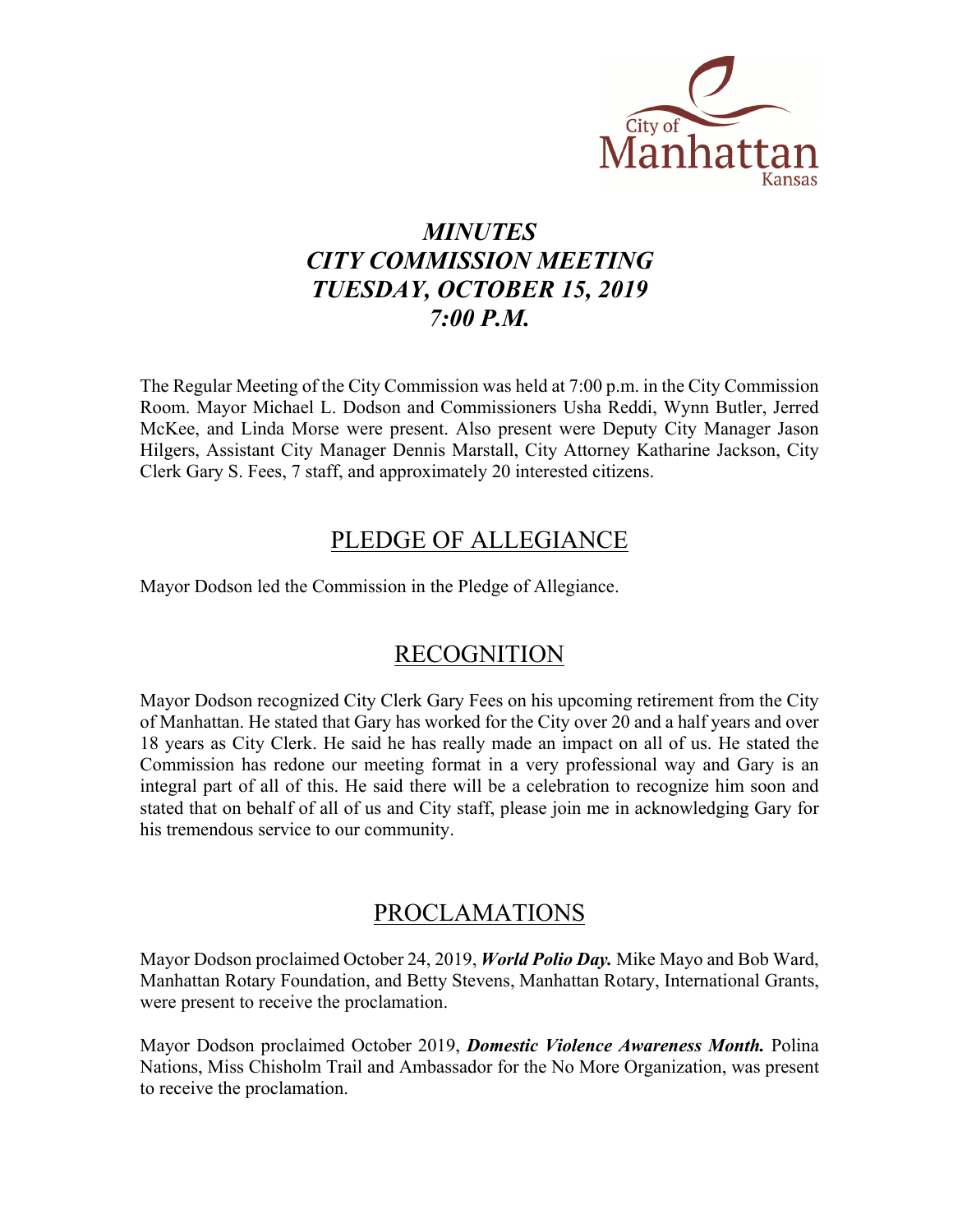## COMMISSIONER COMMENTS

Commissioner Morse echoed Mayor Dodson's comments about City Clerk Gary Fees and stated that Gary has helped trained clerks across the state as well as the Director of Finance Bernie Hayen has trained finance officers. She said that she has repeatedly been approached with compliments about Gary when attending League of Kansas Municipalities conferences and events. She stated that it is wonderful to hear from your peers from other cities about our staff in such positive ways. She highlighted the Manhattan Fire Department Open House. She also stated that advanced voting begins Wednesday, October 16, 2019.

Commissioner McKee thanked City Clerk Gary Fees for playing a big part in acclimating him to the job as one of the first commissioners after the election cycle changed. He said that during that time period, Gary reached out to him the very next day and then fielded all his questions. He stated that he had two months to think about being a commissioner rather than one week before he started, so had maybe 1.1 million questions and Gary fielded a million of those. He also discussed the upcoming Manhattan Housing Summit.

Dennis Marstall, Assistant City Manager, provided additional information on the Manhattan Housing Forum and agenda for the Housing Forum. He stated the Housing Forum would be on Tuesday, October 29, 2019, at 7:00 p.m., at the Kansas State University Student Union Ballroom and is open to the public.

Commissioner Butler highlighted the Citizens' Academy program and stated that he went through the Academy prior to running for City Commission. He stated that Gary Fees does a great job managing the program and said there are usually about 20 people in the Academy for each class. He encouraged citizens to apply online or call Gary if you have questions. He voiced his appreciation for the great work that has been done to make the Academy successful over the years.

Commissioner Reddi also thanked Gary Fees for what he has done for the City of Manhattan, saying that he is their therapist. She stated there are many times when we just sat there for no reason other than just to talk to him. She said there would be a ribbon cutting ceremony on Friday, October 18, 2019, for the Pawnee Mental Health Crisis Stabilization Center and discussed the significance of the Center. She also mentioned advanced voting starts Wednesday, October 16, 2019, and encouraged all citizens to be informed on the ballot questions. She encouraged everyone to participate in the local elections.

Mayor Dodson provided additional information on items on the upcoming ballot. He encouraged citizens to read up before going to the ballot.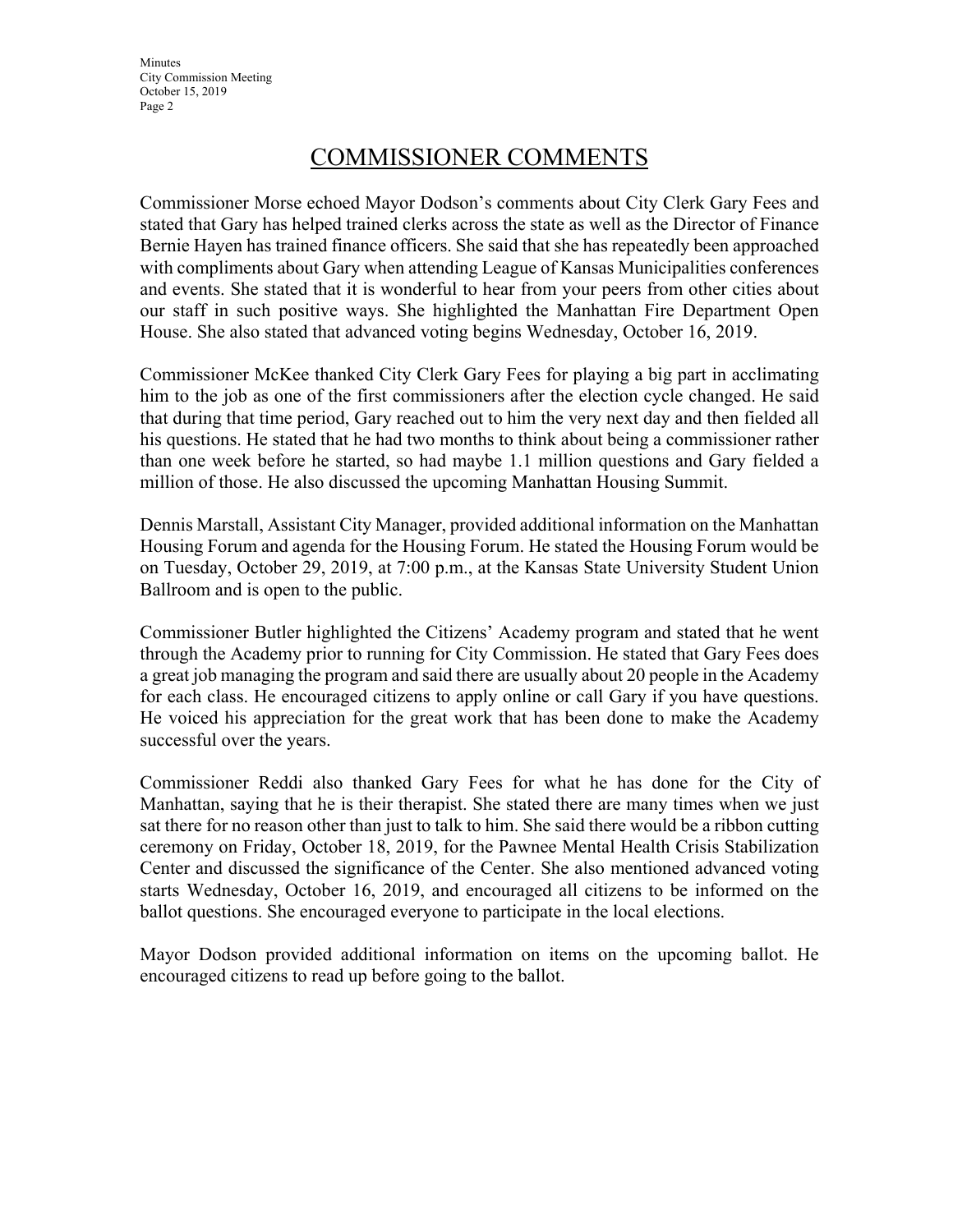## CONSENT AGENDA

(\* denotes those items discussed)

### **MINUTES**

The Commission approved the minutes of the Regular City Commission Meeting held Tuesday, October 1, 2019.

#### **CLAIMS REGISTER NO. 2923**

The Commission approved Claims Register No. 2923 authorizing and approving the payment of claims from September 25, 2019 - October 8, 2019, in the amount of \$5,169,110.54.

#### **\* ORDINANCE NO. 7450 – AMEND – WATER RATES AND CHARGES**

Commissioner Butler stated that he voted no on the item during the last legislative meeting and would be voting no on the item tonight.

The Commission approved Ordinance No. 7450 amending applicable sections of Chapter 32 of the Code of Ordinances increasing water rates and charges by 5%, effective January 1, 2020.

#### **\* ORDINANCE NO. 7451 – AMEND – SEWER RATES AND CHARGES**

Commissioner Butler stated that he voted no on the item during the last legislative meeting and would be voting no on the item tonight.

The Commission approved Ordinance No. 7451 amending applicable sections of Chapter 32 of the Code of Ordinances increasing sewer rates and charges by 5% and also further increasing the sewer minimum charges by \$2.60, and further increasing unit usage rates by \$.25, effective January 1, 2020.

#### **ORDINANCE NO. 7452 – AMEND – STORMWATER RATES**

The Commission approved Ordinance No. 7452 amending Section 32-185 of the Code of Ordinances setting the commercial Stormwater rate at \$5.47 per month, per Equivalent Unit and the residential Stormwater rate at \$6.34 per month, effective January 1, 2020.

#### **ORDINANCE NO. 7453 – MUNICIPAL FACILITY – USD 383 KEITH NOLL MAINTENANCE CENTER**

The Commission, having found that the public interests to be served by the proposed improvements to the Keith Noll Maintenance Center outweigh the impacts upon legitimate community interests, approved Ordinance No. 7453 authorizing the Municipal Facility for the proposed improvements to the Keith Noll Maintenance Center, located at 2301 Casement Road, based on the findings in the Staff Report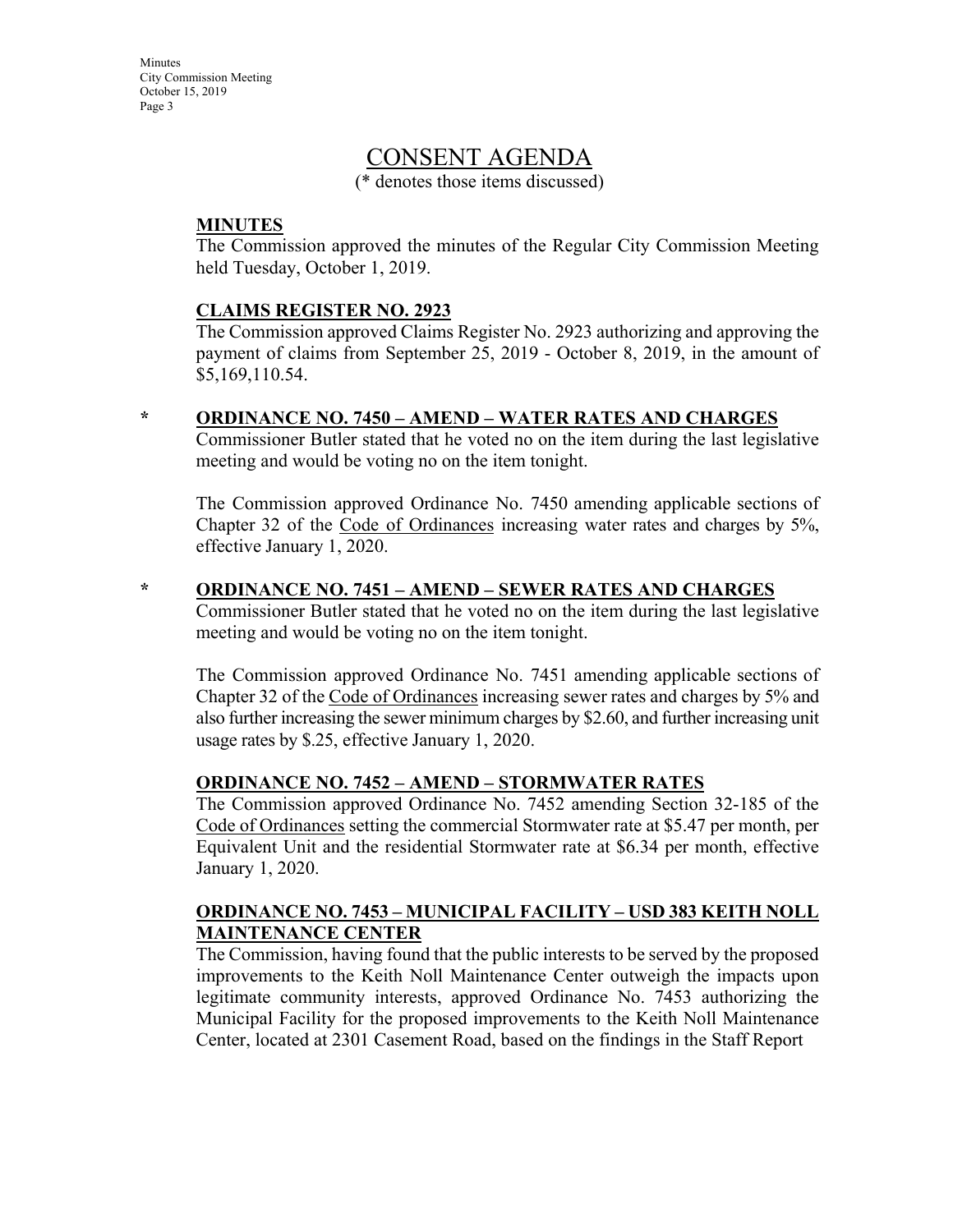## CONSENT AGENDA (*CONTINUED*)

## **ORDINANCE NO. 7453 – MUNICIPAL FACILITY – USD 383 KEITH NOLL MAINTENANCE CENTER** *(CONTINUED)*

*(See Attachment No. 1)*, modifying condition four by lowering the eight-foot-tall chain-link fence with screening slats to a six-foot tall chain link fence with screening slats shall be provided around the perimeter of the rear parking, storage, loading area, by December 31, 2021, if not before.

## **ORDINANCE NO. 7454 – SPECIAL EVENT WITH ALCOHOL – YOUNG TRUSTEES MANHATTAN CHILI COOK-OFF**

The Commission approved Ordinance No. 7454 authorizing a special event with alcohol permit for the application submitted by the Young Trustees for the Manhattan Chili Cook-Off to occur in Blue Earth Plaza and the adjacent sidewalks and streets along South Third Street and Blue Earth Place as defined in the submitted site plan, following all requirements of an ordinance relating to their special event with alcohol to be held on November 9, 2019, from 7:00 a.m. - 5:00 p.m.

## **ORDINANCE NO. 7455 - AUTHORIZE PROJECT/AUTHORITY TO ISSUE GENERAL OBLIGATION BONDS - BLUEMONT AVENUE AND HAYES DRIVE EMERGENCY SANITARY SEWER REPAIRS (SS1920)**

The Commission approved Ordinance No. 7455 authorizing the 2019 Emergency Sanitary Sewer Repairs for Bluemont Avenue and Hayes Drive (SS1920) and issuance of general obligation bonds to finance said project.

## **ORDINANCE NO. 7456 - AUTHORIZE PROJECT/AUTHORITY TO ISSUE GENERAL OBLIGATION BONDS - LEVEE DRIVE AND HAYES DRIVE EMERGENCY SANITARY SEWER REPAIRS (SS1921)**

The Commission approved Ordinance No. 7456 authorizing the 2019 Emergency Sanitary Sewer Repairs for Levee Drive and Hayes Drive (SS1921) and issuance of general obligation bonds to finance said project.

## **RESOLUTION NO. 101519-A - SUBMIT - KDOT TRANSPORTATION ALTERNATIVES PROGRAM APPLICATION - CASEMENT ROAD TRAIL, NORTHFIELD ROAD TO ALLEN ROAD (BICYCLE AND PEDESTRIAN CATEGORY)**

The Commission approved Resolution No. 101519-A authorizing City Administration to complete and submit to the Kansas Department of Transportation the necessary application forms for the Transportation Alternatives Program for the Casement Road Trail, Northfield Road to Allen Road (Bicycle and Pedestrian Category).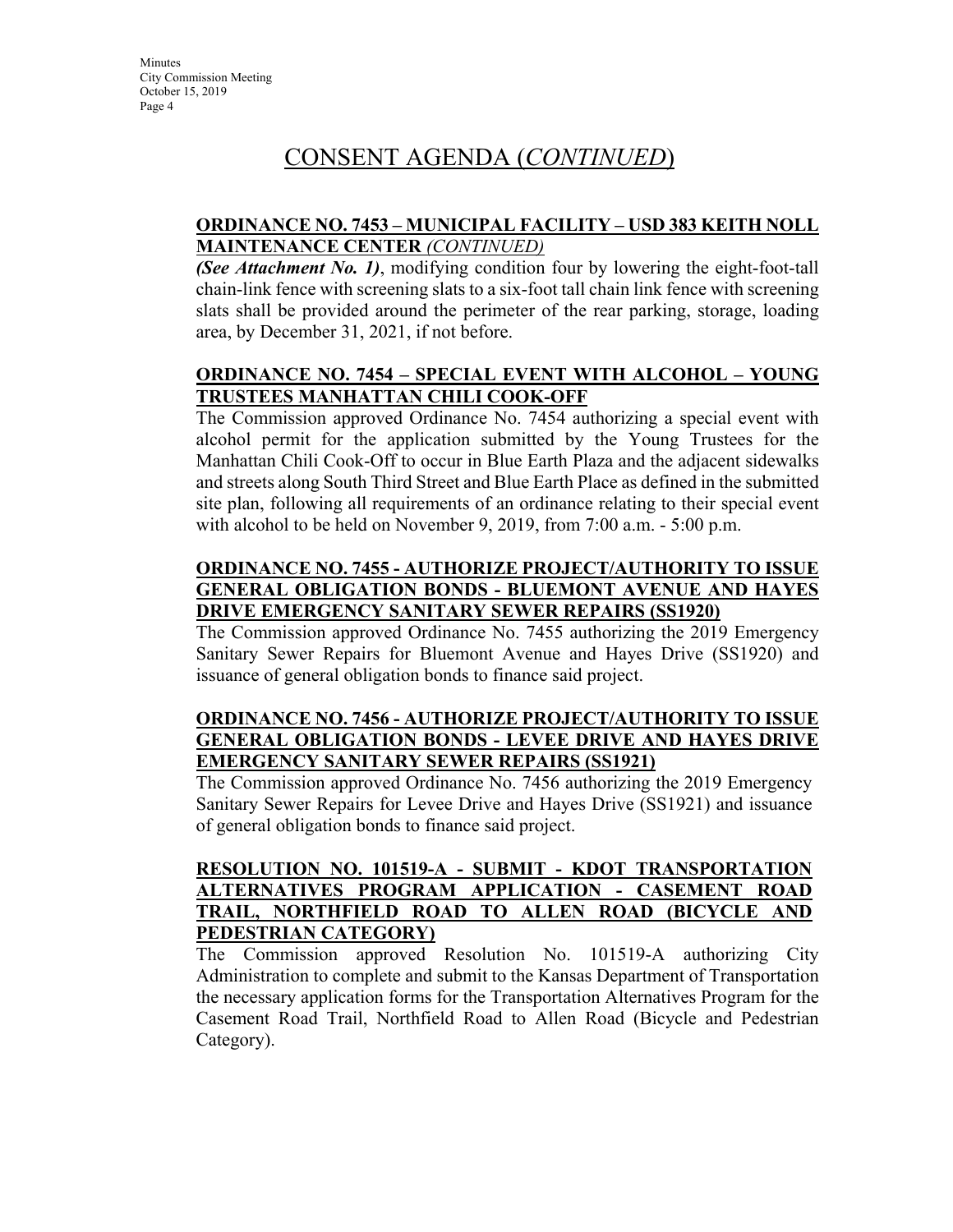## CONSENT AGENDA (*CONTINUED*)

## **RESOLUTION NO. 101519-B - SUBMIT - KDOT TRANSPORTATION ALTERNATIVES PROGRAM APPLICATION - USD 383-MHK SAFE ROUTES TO SCHOOL (SRTS), PHASE 2C (SRTS CATEGORY)**

The Commission approved Resolution No. 101519-B authorizing City Administration to complete and submit to the Kansas Department of Transportation the necessary application forms for the Transportation Alternatives Program for the USD 383-MHK Safe Routes to School (SRTS), Phase 2C (SRTS Category).

## **RESOLUTION NO. 101519-C - PETITION - ELIJAH ADDITION STREET (ST1906) IMPROVEMENTS**

The Commission found the petition sufficient, and approved Resolution No. 101519-C finding the project advisable and authorizing construction for the Elijah Addition Street (ST1906) Improvements.

## **RESOLUTION NO. 101519-D - PETITION - ELIJAH ADDITION SANITARY SEWER (SS1916) IMPROVEMENTS**

The Commission found the petition sufficient, and approved Resolution No. 101519-D finding the project advisable and authorizing construction for the Elijah Addition Sanitary Sewer (SS1916) Improvements.

## **RESOLUTION NO. 101519-E - PETITION - ELIJAH ADDITION WATER (WA1916) IMPROVEMENTS**

The Commission found the petition sufficient, and approved Resolution No. 101519-E finding the project advisable and authorizing construction for the Elijah Addition Water (WA1916) Improvements.

## **AGREEMENT - PROFESSIONAL SERVICES - ELIJAH ADDITION STREET (ST1906), SANITARY SEWER (SS1916) AND WATER (WA1916) IMPROVEMENTS**

The Commission authorized the Mayor and City Clerk to execute an Agreement for Professional Engineering Services with SMH Consultants, of Manhattan, Kansas, in an amount not to exceed \$68,600.00, for the Elijah Addition Street (ST1906), Sanitary Sewer (SS1916) and Water (WA1916) Improvements.

## **AGREEMENT - PROFESSIONAL SERVICES - KIMBALL AVENUE EXPANSION, FROM VANESTA DRIVE TO BERKSHIRE CIRCLE (ST1910, CIP #EN098P)**

The Commission authorized the Mayor and City Clerk to execute an Agreement for Professional Engineering Services with Bartlett & West, of Manhattan, Kansas, in an amount not to exceed \$249,640.00, for the Kimball Avenue Expansion, from Vanesta Drive to Berkshire Circle (ST1910, CIP #EN098P) project.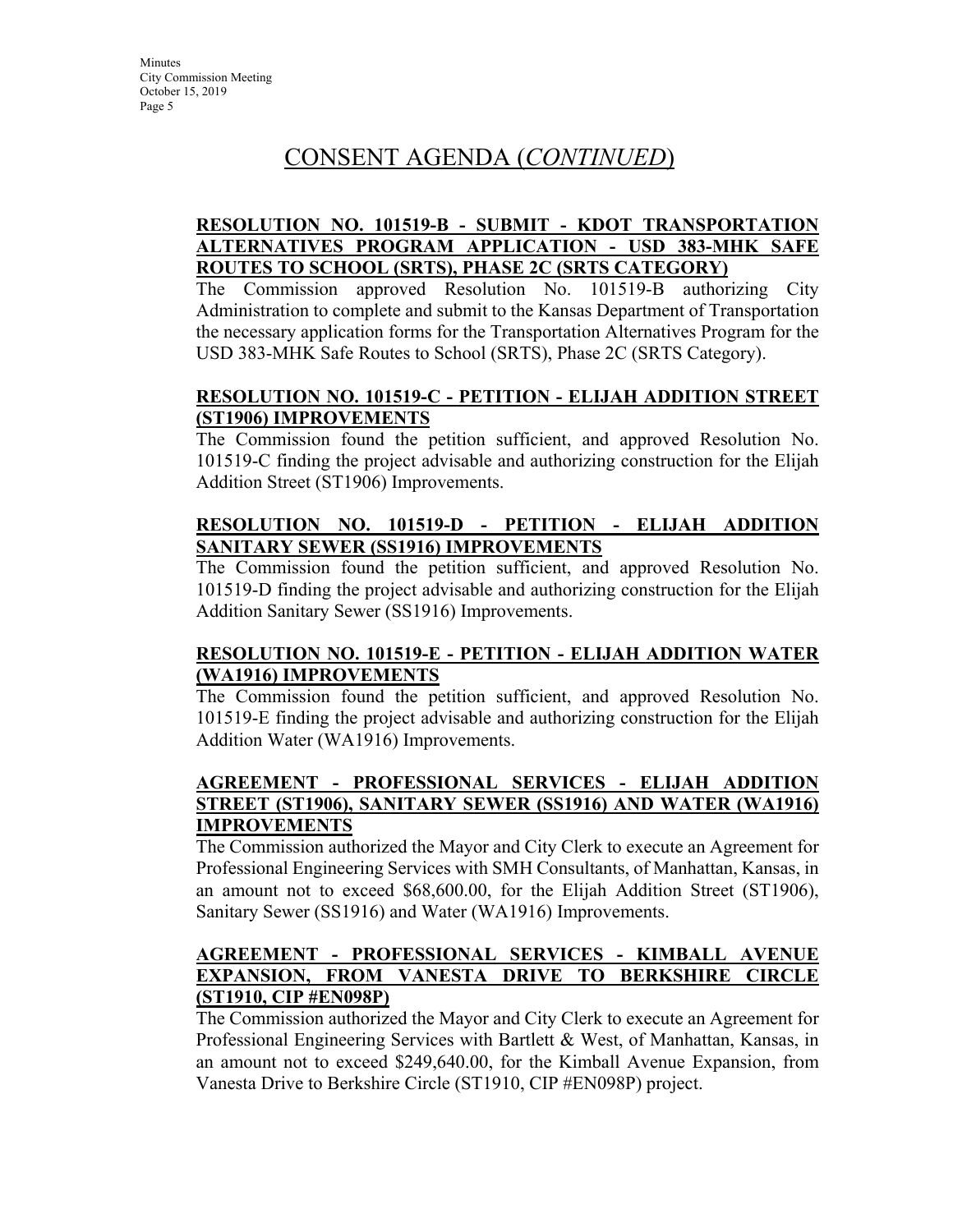## CONSENT AGENDA (*CONTINUED*)

### **\* AGREEMENT - PROFESSIONAL SERVICES - STORMWATER MANAGEMENT DOCUMENT UPDATE (SW1907, CIP #SW092P)**

Commissioner Morse highlighted the Stormwater Management Update. She also called attention to items related to water and flood activities.

The Commission authorized City Administration to finalize and the Mayor and City Clerk to execute an Agreement for Professional Engineering Services, in an amount not to exceed \$226,589.00, with Burns & McDonnell, of Kansas City, Missouri, for the 2019 Stormwater Management Document Update (SW1907, CIP #SW092P), to be paid out of the Stormwater Fund.

## **NEGOTIATE AGREEMENT – PROFESSIONAL SERVICES – AGGIEVILLE HISTORIC RESOURCES SURVEY**

The Commission accepted the recommendation of the Selection Committee and authorized City Administration to negotiate a contract and final scope of services with Spencer Preservation, of Wamego, Kansas, to carry out the Aggieville Historic Resources Survey.

## **CONTRACT AMENDMENT NO. 4 - PROFESSIONAL SERVICES - KIMBALL AVENUE AND COLLEGE AVENUE INTERSECTION, NORTH CAMPUS CORRIDOR PHASE VI, (ST1718)**

The Commission authorized the Mayor and City Clerk to execute Contract Amendment No. 4, in an amount not to exceed \$15,257.00, with BG Consultants, Inc., of Manhattan, Kansas, for additional design services for the Kimball Avenue and College Avenue Intersection, North Campus Corridor Phase VI, (ST1718) project.

## **REJECT BIDS – CDBG HOUSING REHABILITATION PROGRAM – 2734 KIMBALL AVENUE**

The Commission rejected bids for the Community Development Block Grant Housing Rehabilitation Project located at 2734 Kimball Avenue.

## **PURCHASE – FORESTRY DIVISION UNIT #65 – AERIAL TRUCK (CIP #CP130E)**

The Commission accepted the bid, and authorized the purchase of an Altec LR7- 60E70RM Articulating Overcenter Aerial Device from Altec Industries, Inc., of Creedmoor, North Carolina, in the amount of \$168,739.00, less trade-in of a 2006 aerial truck unit in the amount of \$15,000.00, for a net amount of \$153,739.00 to replace Unit #65 Aerial Truck for the Forestry Division (CIP #CP130E).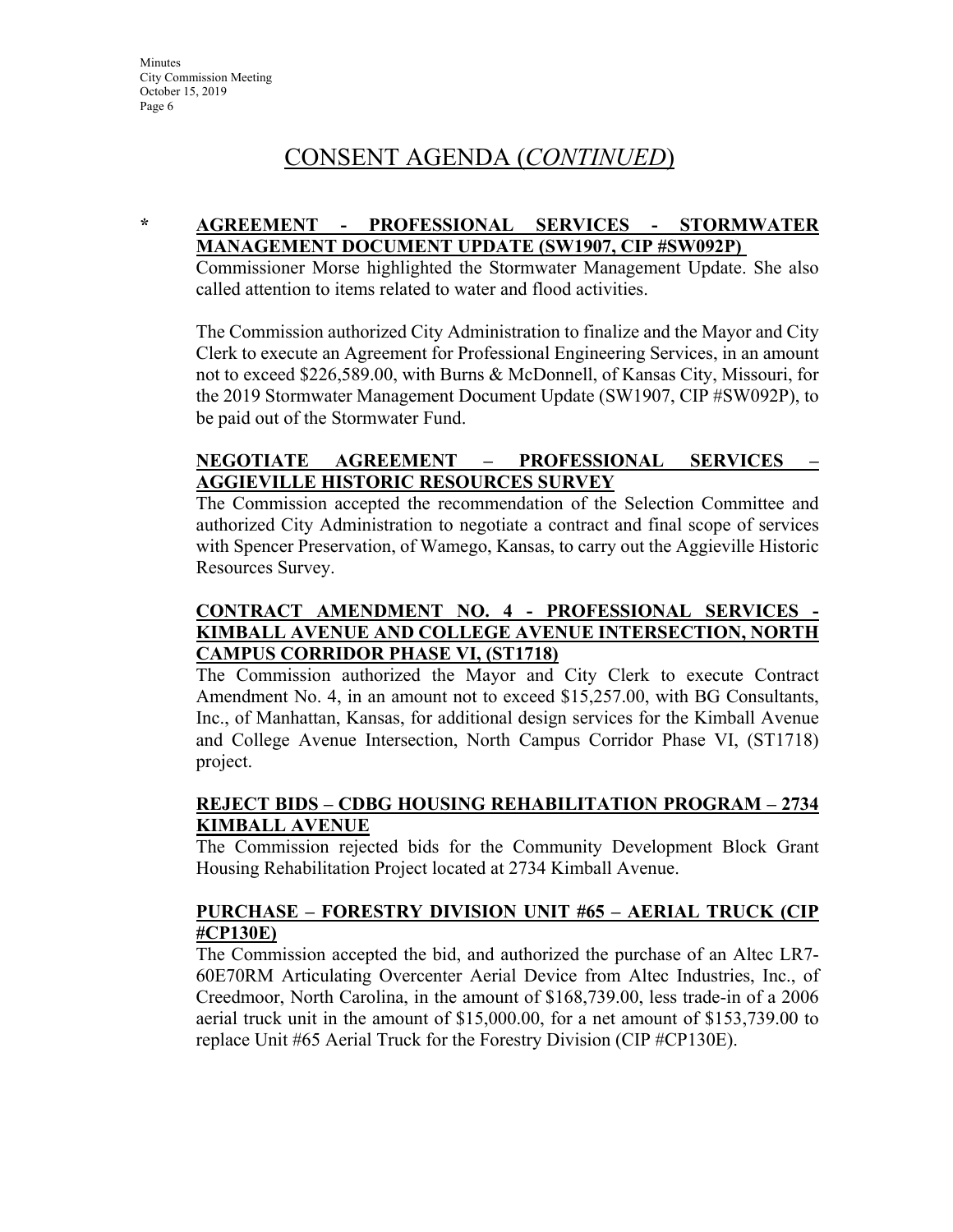## CONSENT AGENDA (*CONTINUED*)

### **LEASE PURCHASE – FORESTRY DIVISION UNIT #65 – AERIAL TRUCK (CIP #CP130E)**

The Commission authorized City Administration to finalize and the Mayor and/or City Clerk to execute a Lease Purchase Agreement and all documents necessary with Commerce Bank/Clayton Holdings, Inc., to replace Unit #65 Aerial Truck for the Forestry Division (CIP #CP130E).

## **\* AGREEMENT – THE FESTIVAL OF LIGHTS**

Commissioner Butler highlighted the item and stated this is a great event. He encouraged community members to consider making a financial contribution for "The Festival of Lights" with the Greater Manhattan Community Foundation.

The Commission authorized the Mayor and City Clerk to execute an agreement with Whoville, Inc., for the holiday lighting and special events regarding "The Festival of Lights" at Blue Earth Plaza.

Mayor Dodson opened the public comments.

Joe Knopp, 104 Oakwood Circle, voiced concerns with the proposed rate increases for stormwater, water, and sewer rates. He stated these proposed increases in rates are one of the most regressive fees there are. He also voiced concern with building a proposed Joint Maintenance Facility and stated this item is not a need of this community, but a want.

Hearing no other comments, Mayor Dodson closed the public comments.

Commissioner McKee moved to approve the consent agenda. Commissioner Morse seconded the motion. On a roll call vote, motion carried 5-0, with the exception of Item C: ORDINANCE NO. 7450-AMEND-WATER RATES AND CHARGES AND ORDINANCE NO. 7451-AMEND-SEWER RATES AND CHARGES, which carried 4-1, with Commissioner Butler voting against the item.

## PUBLIC HEARING

## **PUBLIC HEARING - MANHATTAN LEVEE IMPROVEMENTS (SM1813)**

Bill Frost, Legal Counsel to the City, presented an overview of the item. He highlighted the process and stated the purpose of the Public Hearing is to hear objections to the Appraisers' Report, and in order to raise an objection in the Hearing, a written objection must have filed before 5:00 p.m. on Friday, October 11, 2019, and, the objection must be related to an assessment that the Appraisers imposed upon a property. He informed the Commission that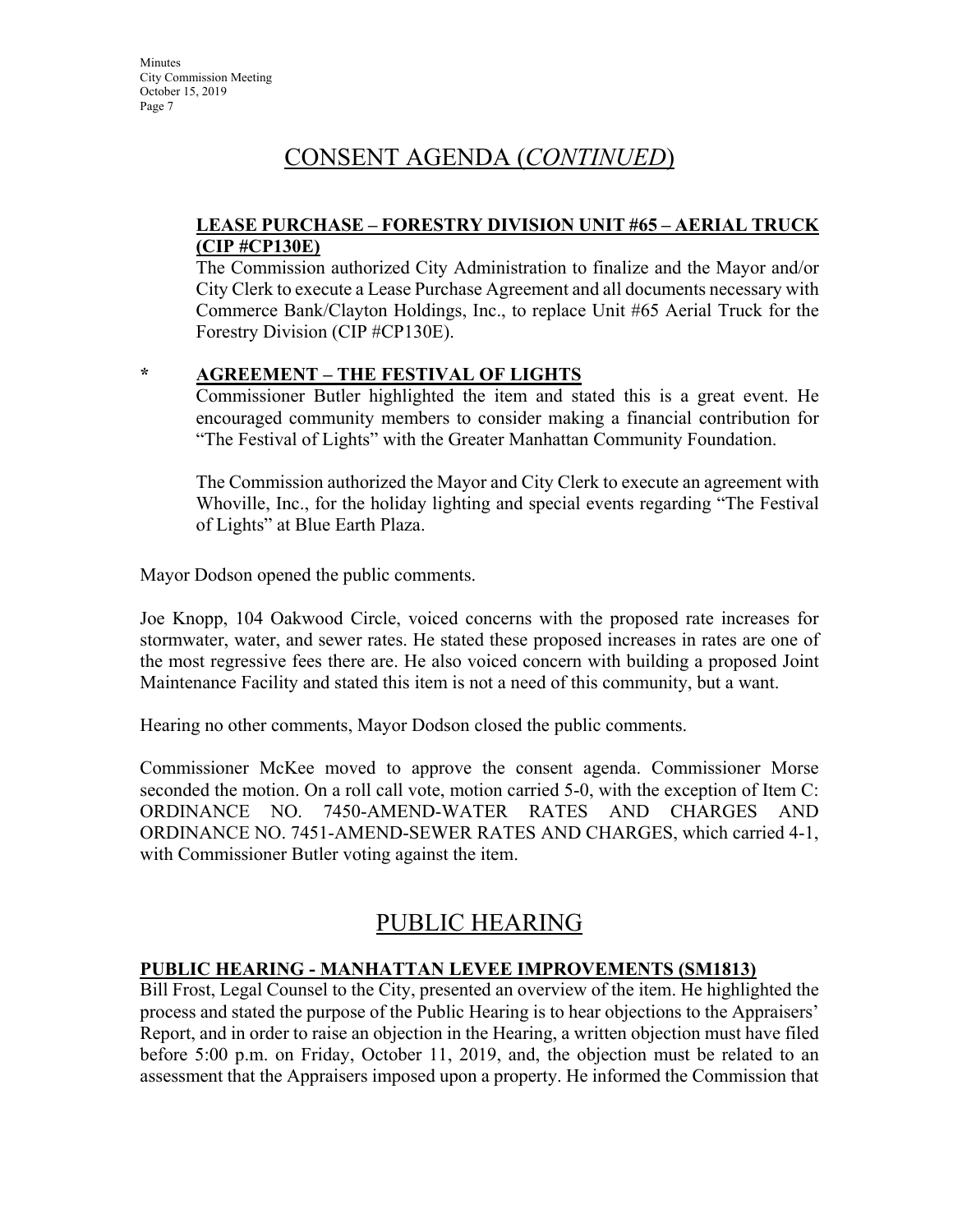## PUBLIC HEARING *(CONTINUED)*

## **PUBLIC HEARING - MANHATTAN LEVEE IMPROVEMENTS (SM1813)**

### *(CONTINUED)*

no written objections were received by the City, and since no property was assessed, there were no valid objections that could be raised. He informed the Commission that comments can be entertained from the public related to the project; however, those comments cannot be considered formal objections. He then responded to questions from the Commission about the state statue identifying the process, reiterated that no one filed a written objection with the City, and to accept the Appraiser's Report and issue general obligation bonds to pay for the City's share of the levee improvements. He then responded to questions from the Commission regarding the process.

Rob Ott, Director of Public Works, responded to questions from the Commission regarding annexation, ownership of the levee, and proposed levee improvements.

Mayor Dodson opened the public hearing. He asked if there were any public comment on the item.

Hearing no comments, Mayor Dodson closed the public hearing.

#### **ORDINANCE NO. 7457 - ACCEPT APPRAISER'S REPORT - AUTHORITY TO ISSUE GENERAL OBLIGATION BONDS - MANHATTAN LEVEE IMPROVEMENTS (SM1813)**

After discussion and comments from the Commission, Commissioner Morse moved to approve Ordinance No. 7457 accepting the Appraiser's Reports and issuing general obligation bonds to pay for the City's share of the levee improvements. Commissioner Reddi seconded the motion. On a roll call vote, motion carried 5-0.

## GENERAL AGENDA

## **FIRST READING - LEVY 2020 SERVICE FEES - AGGIEVILLE AND DOWNTOWN BUSINESS IMPROVEMENT DISTRICTS**

Bernie Hayen, Director of Finance, presented an overview of the item. He highlighted the ordinances levying the 2020 service fees within Aggieville and Downtown Business Improvement Districts. He then responded to questions from the Commission regarding the grace period and notification process for late fee charges.

Mayor Dodson opened the public comments.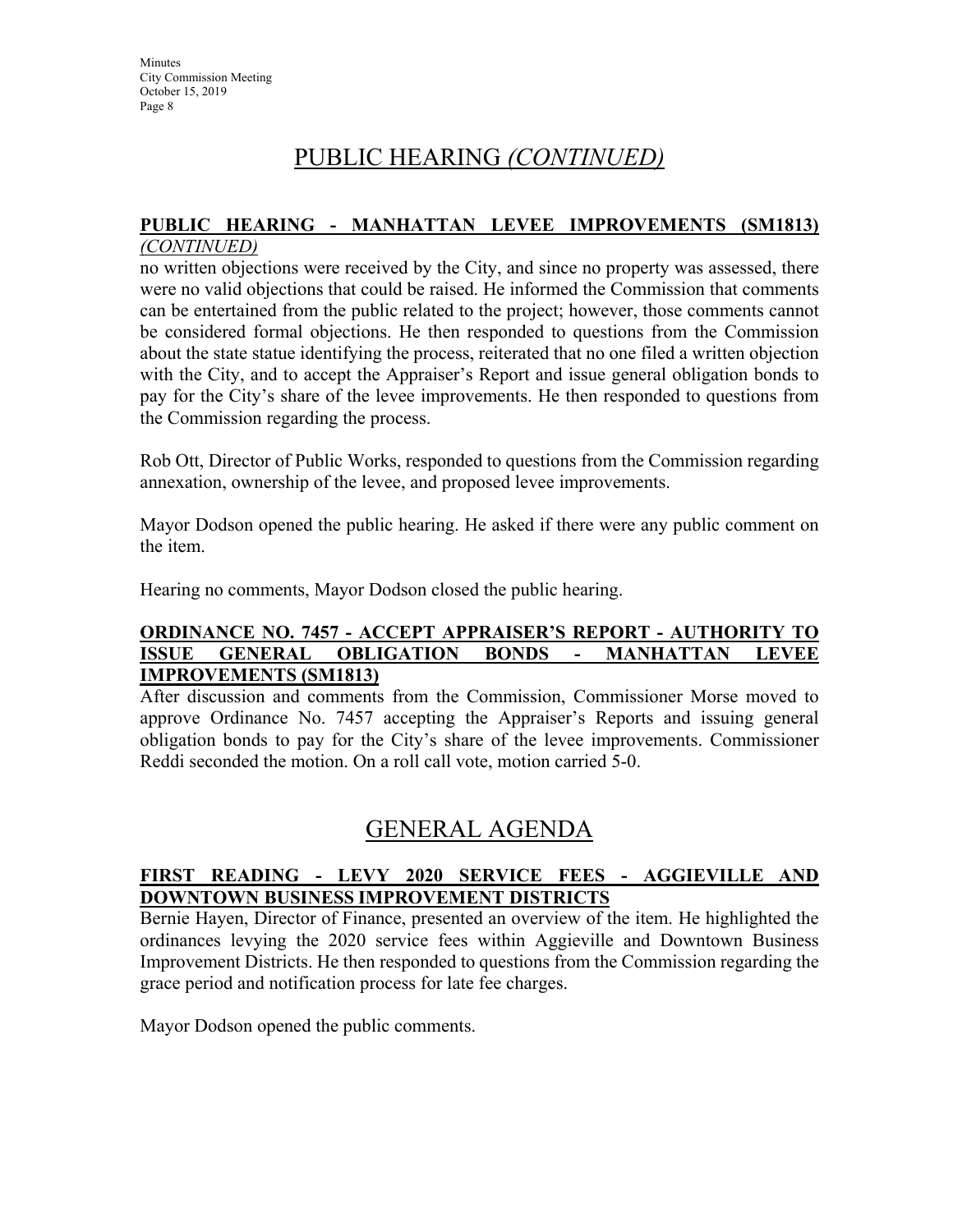## GENERAL AGENDA *(CONTINUED)*

#### **FIRST READING - LEVY 2020 SERVICE FEES - AGGIEVILLE AND DOWNTOWN BUSINESS IMPROVEMENT DISTRICTS** *(CONTINUED)*

Gina Scroggs, Executive Director, Downtown Manhattan Inc., provided additional information on the item. She informed the Commission that they do their best to notify members with emails and provide reminders at their business.

Dennis Cook, Executive Director, Aggieville Business Association, informed the Commission that there were several issues of wrong addresses last year. He stated that he will be notified of those businesses who has and who has not paid and will follow-up with those businesses.

Hearing no other comments, Mayor Dodson closed the public comments.

After discussion and comments from the Commission, Commissioner McKee moved to approve first reading of ordinances levying business improvement service fees for 2020 on businesses located within the Aggieville and Downtown Business Improvement Districts. Commissioner Reddi seconded the motion. On a roll call vote, motion carried 5-0.

## **KANSAS DEPARTMENT OF TRANSPORTATION (KDOT) CITY/STATE AGREEMENT - K-18/WILDCAT CREEK BRIDGE COST SHARE (ST1816)**

Rob Ott, Director of Public Works, presented an overview of the item. He highlighted background information, discussed the three main components of the project, and informed the Commission that the City would be responsible for the costs of the additional items that would be paid through the Trail Sales Tax Fund. He also provided an overview of the project, stated that this is a Kansas Department of Transportation project and the roadway is under the control of the State of Kansas, and identified future improvements as well as considerations for the Commission. He then responded to questions from the Commission regarding the proposed improvements, safety considerations, and stated the item is supported by the Bicycle and Pedestrian Advisory Committee.

Mayor Dodson opened the public comments.

John Matta, 1213 Greystone Place, informed the Commission that this is a good project. He provided background information on safety considerations and voiced support for the item.

Hearing no other comments, Mayor Dodson closed the public comments.

After discussion and comments from the Commission, Commissioner Reddi moved to authorize the Mayor and City Clerk to execute the City/State Agreement with the Kansas Department of Transportation for the K-18 Wildcat Creek Bridge (ST1816), in the estimated amount of \$69,000.00, to improve a pedestrian trail sidewalk from 6-feet-wide to 10-feetwide. Commissioner Morse seconded the motion. On a roll call vote, motion carried 5-0.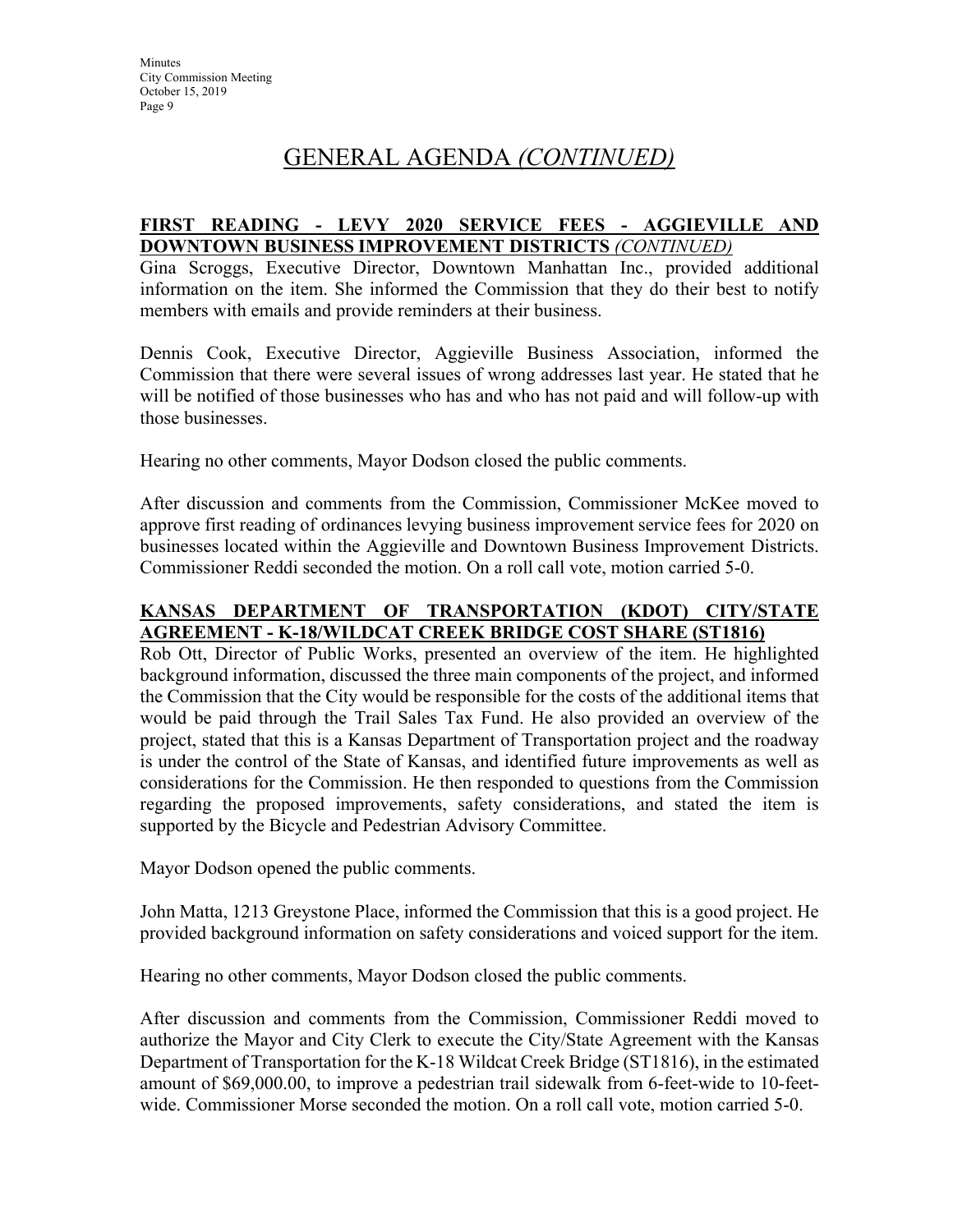## GENERAL AGENDA (*CONTINUED*)

### **FIRST READING - AMEND - PUBLIC NUDITY**

Katie Jackson, City Attorney, presented an overview of the item. She highlighted the existing ordinance that was adopted in 2003, provided aspects of the existing ordinance, and discussed criminal prosecutions from 2003-2019. She presented information on the 10<sup>th</sup> Circuit Court of Appeals and the 10<sup>th</sup> Circuit decision on *Free the Nipple v. City of Fort Collins, Colorado*. She highlighted the 10<sup>th</sup> Circuit decision and clarified that it does not "legalize female toplessness" in six states, invalidate Manhattan's ordinance, or require Manhattan to amend its ordinance. However, the  $10<sup>th</sup>$  Circuit decision does provide a basis for a civil lawsuit, a challenge to a criminal prosecution that challenger is "likely" to win and, creates risk of use of City funds or resources to defend. She informed the Commission that the likelihood of a challenge is uncertain and provided an update on reports in Kansas, Utah, Oklahoma, and the U.S. Supreme Court. She provided the Commission with two options for their consideration. Option One would be to amend the ordinance which decriminalizes general female toplessness (facts may warrant prosecution under state law; other forms of nudity, male or female, still illegal. Also, property owners and businesses can require all patrons to wear shirts). Option Two provided for the Commission to consider was to maintain the current ordinance. She highlighted Manhattan Ordinance No. 6369 and discussed protection of public peace, safety and welfare; maintain public order, community character; and adverse secondary effects. She informed the Commission that the recommendation of Option One is from a strictly legal perspective and stated the amendment provides a safe harbor. She stated the amendment reduces the City's legal risk and potential use of City resources and funds to defend this ordinance; allows time for the courts to resolve; and allows state law prosecution if facts warrant. She then responded to questions from the Commission regarding definition changes that could occur at second reading, enforcement provisions, and considerations at public pools and parks. She informed the Commission that she would provide the number of individuals prosecuted prior to second reading of the item.

Commissioner Morse stated that we need to protect our resources as best we can and this will buy us additional time to find out what other cities are going to do. She said if there is a clamor from cities, the state legislature may act also.

Katie Jackson, City Attorney, responded to additional questions from the Commission regarding adult entertainment businesses as well as considerations for those sunbathing and breast-feeding in public. She responded to questions regarding enforcement of the ordinance and considerations in responding to complaints and writing citations by the Riley County Police Department and Kansas State University Police Department.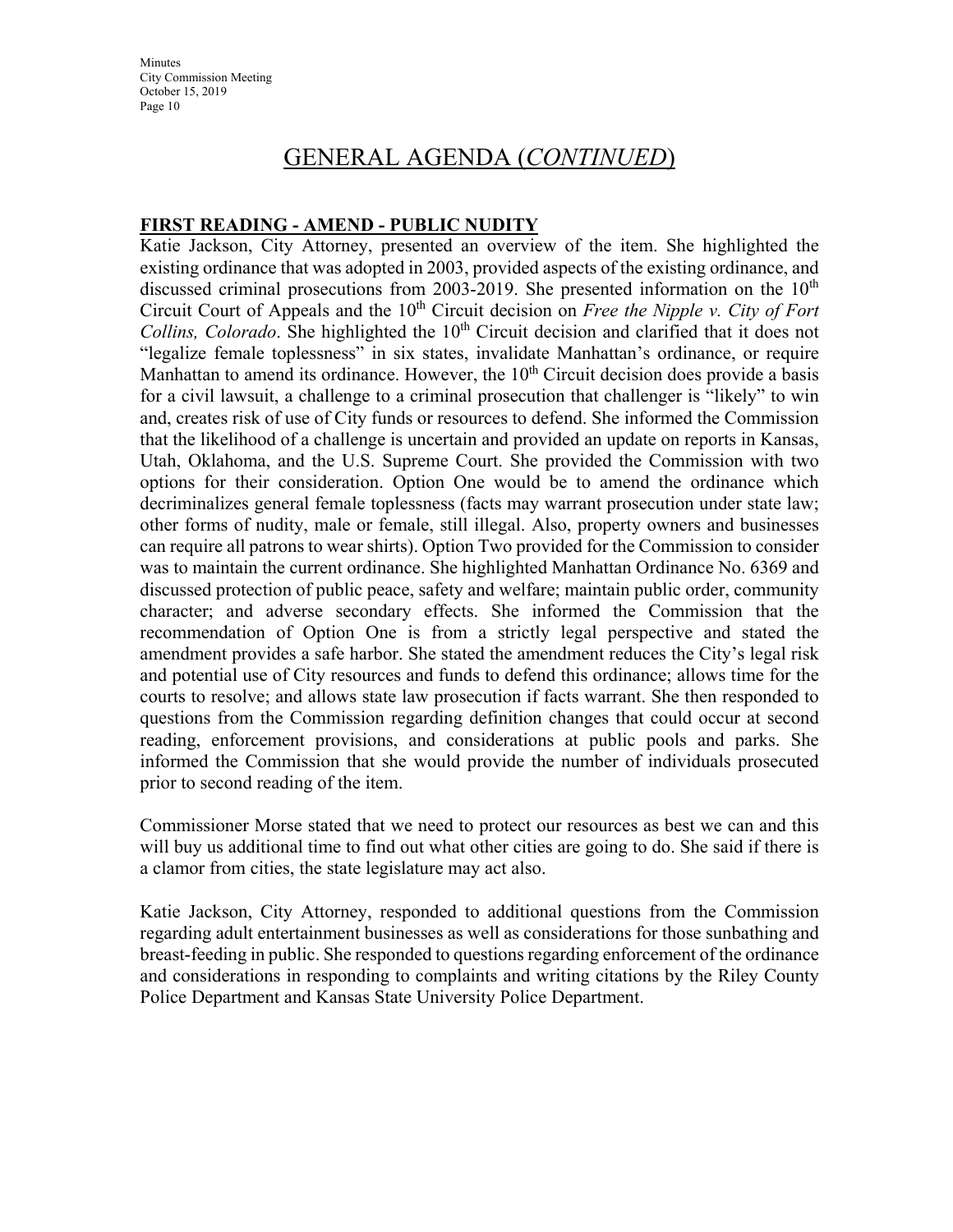## GENERAL AGENDA (*CONTINUED*)

## **FIRST READING - AMEND - PUBLIC NUDITY** *(CONTINUED)*

Commissioner Reddi stated that she wanted to hear more from community members, especially from businesses and Kansas State University. She commented about European countries that do fine with similar laws and understood that some families may be concerned with public pools and parks. She stated that this is about gender equality. She stated that she did not like the idea of one gender getting a higher penalty or fined more so than a different gender. She voiced a preference for Option One.

Commissioner Butler stated that he was not overly concerned; however, he said if this becomes a problem at the City pools, then we might have to consider saying that everybody is going to have to wear a shirt. He said that his preference was to go with Option One to avoid the potential financial risk.

Katie Jackson, City Attorney, informed the Commission that the ordinance can be changed later when we get a decision from the court. She reiterated the options for the Commission to consider.

Mayor Dodson stated that he did not want to put the Riley County Police Department or Kansas State University Police Department in a difficult position in the event that it would not be enforceable in court. He discussed the social mores changing nationally and potential changes to rules at City pools to prevent children from being exposed to nudity. He stated that if we enact this and the  $10<sup>th</sup>$  Circuit finds a particular way or the U.S. Supreme Court decides which of the ways they want to go, we have the flexibility to change this as well.

Commissioner McKee said from his perspective, it is appropriate to amend the ordinance and to avoid a potential lawsuit. He said amending the law is just because it treats women's bodies as inherently sexual and is inappropriate. He stated that if we are going to treat males one way in terms of toplessness, then we should treat females the exact same way.

Mayor Dodson opened the public comments.

Hearing no comments, Mayor Dodson closed the public comments.

Commissioner Morse reiterated that she wanted to error on the side of protecting our resources the best that we can and avoid a potential lawsuit.

Commissioner Reddi provided additional comments on amending the ordinance and stated this item is about gender equality.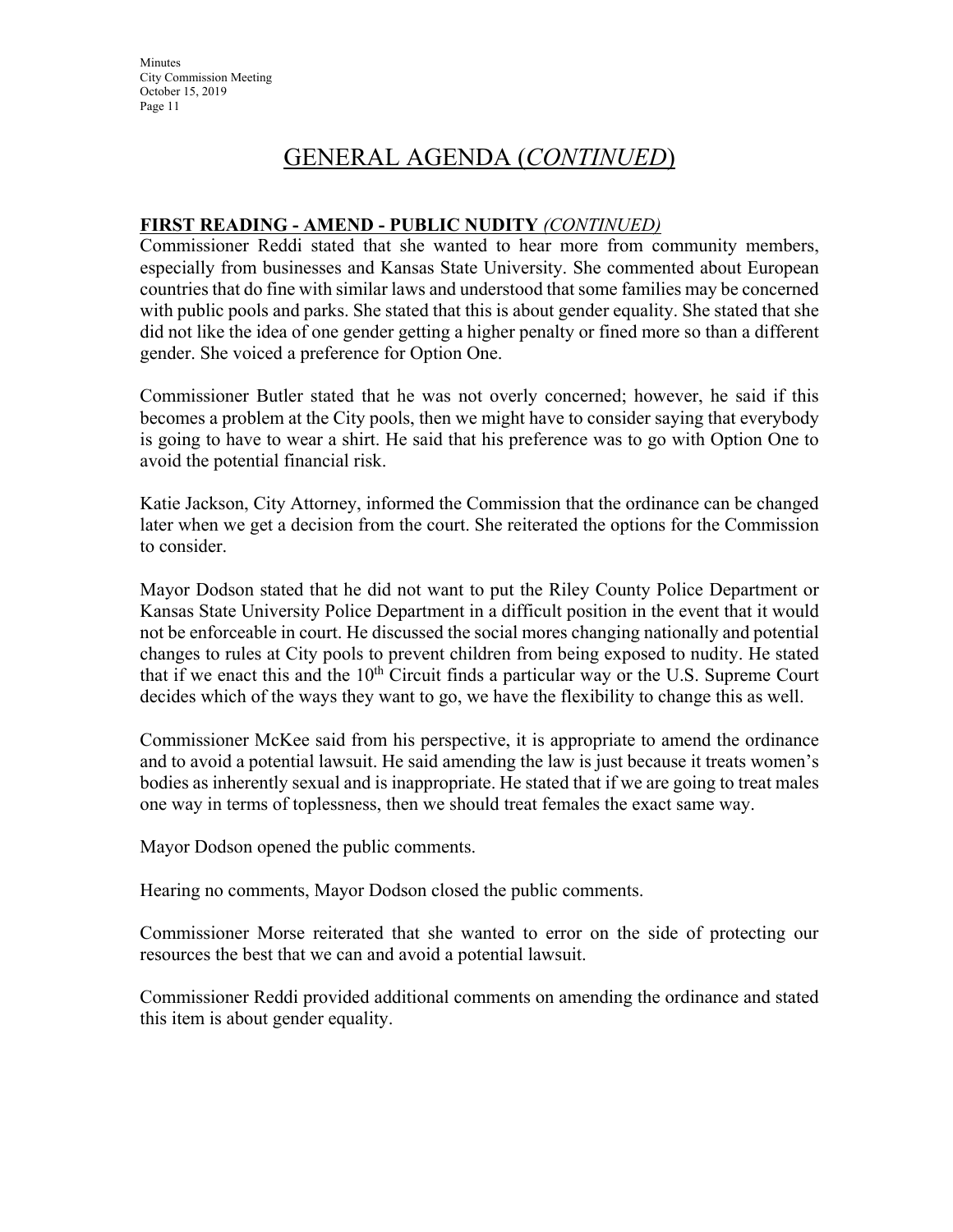## **GENERAL AGENDA (CONTINUED)**

#### FIRST READING - AMEND - PUBLIC NUDITY (CONTINUED)

After discussion and additional comments from the Commission, Commissioner Butler moved to approve first reading of an ordinance amending Sections 22-60 and 22-61 of the Code of Ordinances relating to nudity in a public place. Commissioner Reddi seconded the motion. On a roll call vote, motion carried 5-0.

#### **ADJOURNMENT**

At 8:45 p.m., the Commission adjourned.

Gary S. Pees MMC, City Clerk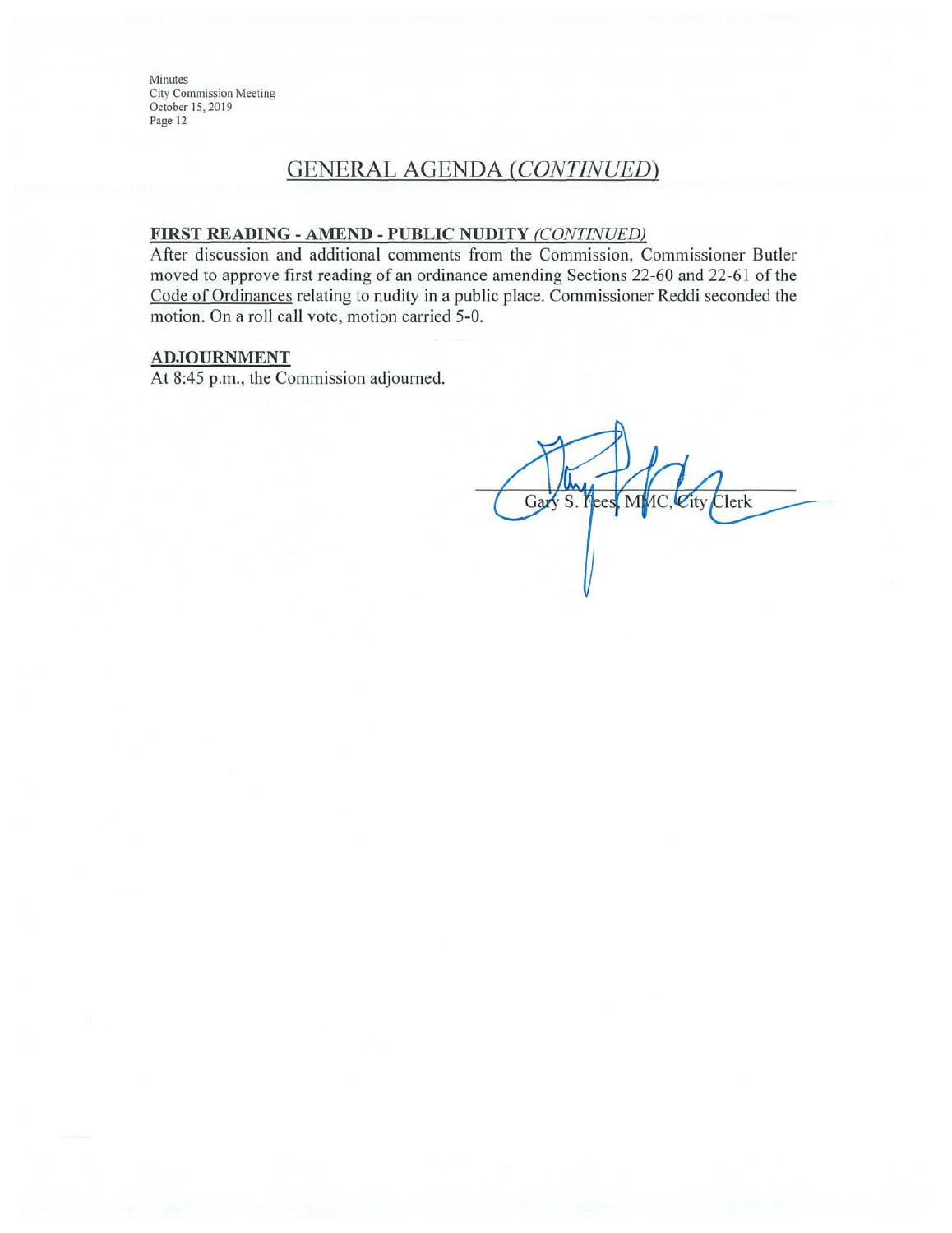# Staff Report

Community Development Department



| <b>Municipal Facility Review</b>  | <b>Keith Noll Maintenance Center</b>    |
|-----------------------------------|-----------------------------------------|
| <b>Case No:</b>                   | file no. MFC-19-059                     |
| To:                               | Manhattan Urban Area Planning Board     |
| From:                             | Barry Beagle, AICP, Senior Planner      |
| <b>Applicant:</b>                 | Gould Evans (Jonathan Jay Holley)       |
| Owner:                            | Unified School District 383             |
| <b>Property Location:</b>         | 2031 Casement Road                      |
| <b>Total Area:</b>                | 2.85 acres                              |
| <b>Date Neighborhood Meeting:</b> | August 9 and 15, 2019                   |
| Date Public Notice Published:     | August 23, 2019                         |
| Date of Public Hearing:           | Planning Board: September 16, 2019      |
|                                   | City Commission: October 1, 2019        |
| <b>Current Zoning:</b>            | R-1, Single-Family Residential District |



*Figure 1. Vicinity Map*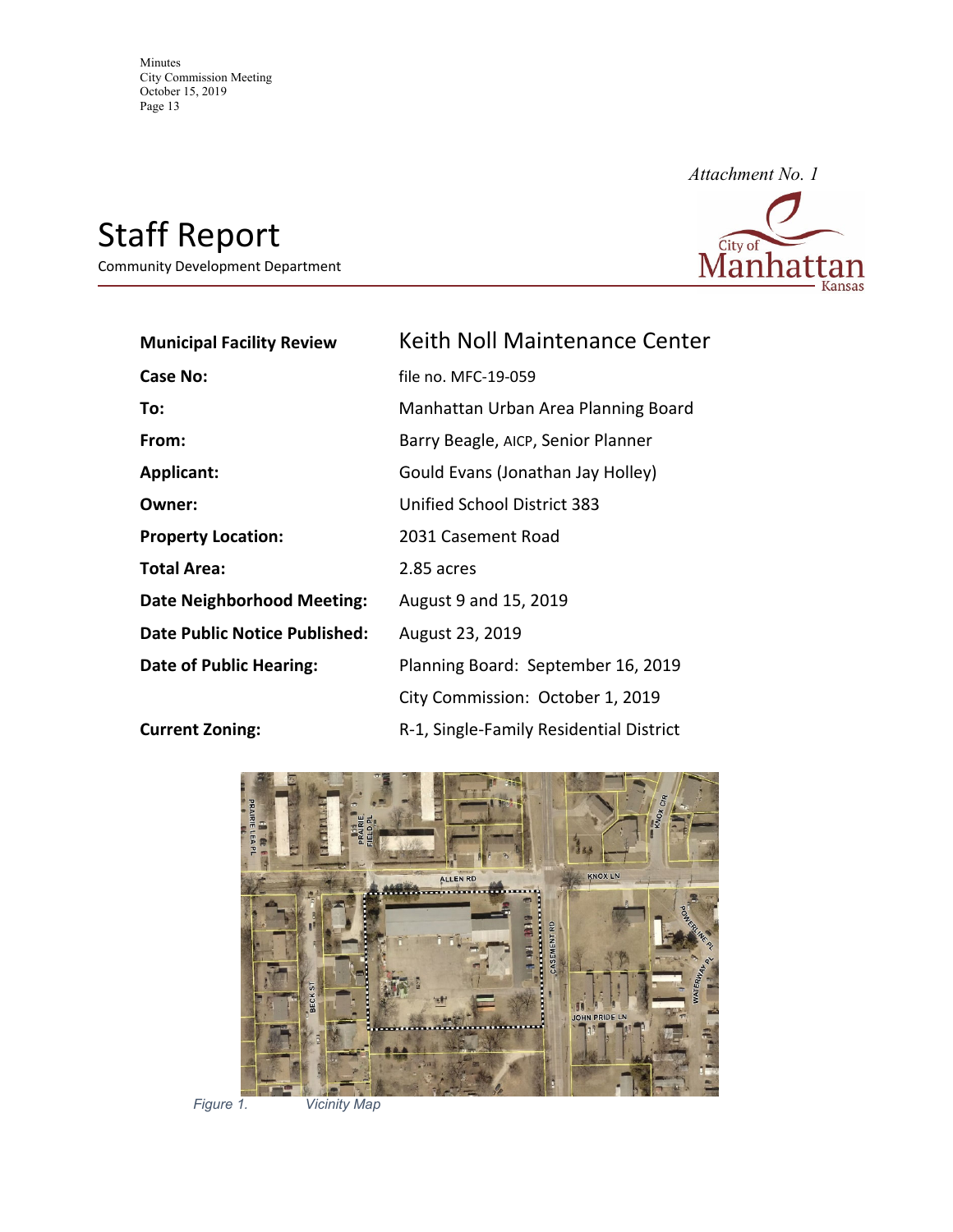*Attachment No. 1* 

#### **MUNICIPAL FACILITY PROCESS:**

The Municipal Facility Review process is outlined in Section 3-412 of the Manhattan Zoning Regulations (attached), which indicates, in part, that: "Any public utility, or facility, owned and operated by either the State or a Municipality is hereby authorized as a permitted use in any zoning district, subject to the remaining provisions of this section."

If a utility or facility is specifically listed in a zoning district as a permitted or conditional use, the municipality can follow the requirementsset out in Article IV, District Regulations, or follow the provisions of Section 3‐412. If the utility or facility is not set out in a zoning district in which it is proposed, the utility or facility must follow the provisions of Section 3‐412.

The process requires that both the Manhattan Urban Area Planning Board and the City Commission hold public hearings on the proposal. This process is not a rezoning action, but a process whereby the Planning Board and the City Commission consider the proposal by **balancing the public interests to be served by a proposed Municipal Utility or Facility, as opposed to the impact upon public interests intended to be protected by the Zoning Regulations**. In performing this balancing test and evaluating a proposed facility or use, the Planning Board and City Commission must consider the factors listed under the Staff Report headings.

The City Commission is not bound by the recommendations of the Planning Board, nor is it obligated to return the matter to the Planning Board for reconsideration, unless the City Commission chooses to do so. If the City Commission approves the request, it does so by adoption of an ordinance, following a public hearing.

#### **EXISTING USE:**

The subject property comprises 2.85‐acres and the site of the USD 383 Keith Noll Maintenance Center. The maintenance center provides grounds and building maintenance for all district facilities. In a document produced by the Maintenance Department titled *2019 Manhattan‐Ogden USD 383 Maintenance and Facilities Procedures*, it indicates "our team supports and maintains approximately 1.3 million square feet of building spaces and just under 300‐acres of grounds at the District's 21 locations. The Maintenance Department supports 102 full- and part-time employees including a custodial team 86 employees and a maintenance team of 16 employees. The bulk of the custodial staff are believed to be distributed among the district's 21 sites around the community and not stationed at the maintenance center.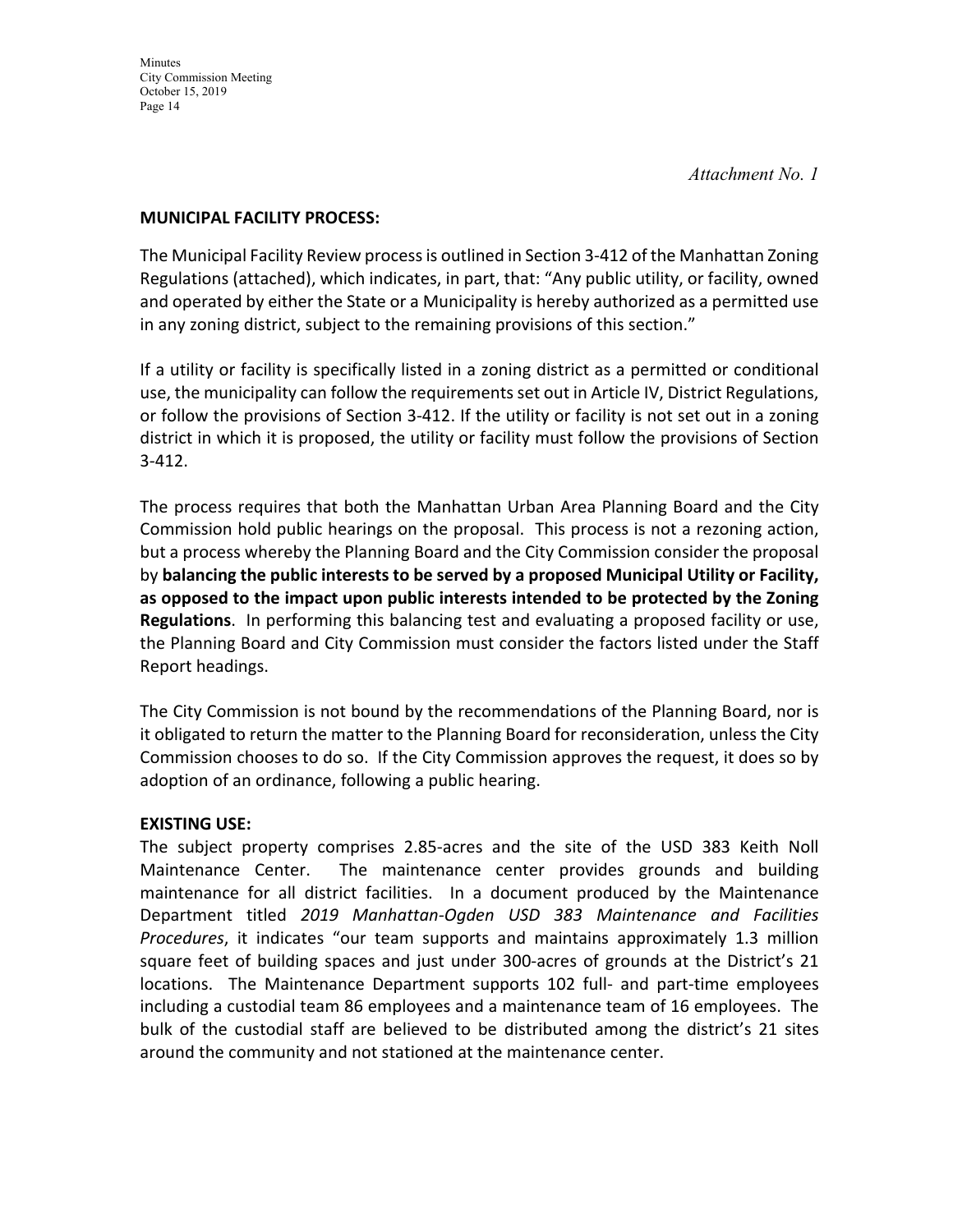#### *Attachment No. 1*

As presently improved, the site includesthree (3) building sections constructed at different times. "Strong School" initially constructed in 1920 consists of two‐stories has been converted to an office use for the Maintenance Department that includes a total square footage of 5,406 square feet. A maintenance shop of 4,284 square feet was constructed in 1962 immediately north of and ultimately connected to the former school building. In 1974, a 11,640 square foot warehouse was constructed along Allen Road and connected to the shop building. Access is limited to a single point each on Allen Road and Casement Road. The access on Allen Road is located near the intersection with Casement Road, and, in the southern one‐quarter of the property on Casement Road. A fence enclosed storage yard is located behind the existing buildings and used for general storage, loading and unloading of materials/supplies and a fueling station.

#### **PROPOSED USE:**

The Manhattan‐Ogden Unified School District (USD 383) is proposing to make improvements to the Keith Noll Maintenance Center at 2031 Casement Road. The proposed project provides for the demolition of the two‐story school building (5,406 square feet) and shop building (4,284 square feet) and build in their place a new 11,630 square foot, single-story structure that combines administrative office space (6,347 square feet) with warehouse/workshop space (5,292 square feet). This modernization project also includes a partial restoration of paving and curb and gutter in the parking area along Casement Road and within the storage area behind the building.

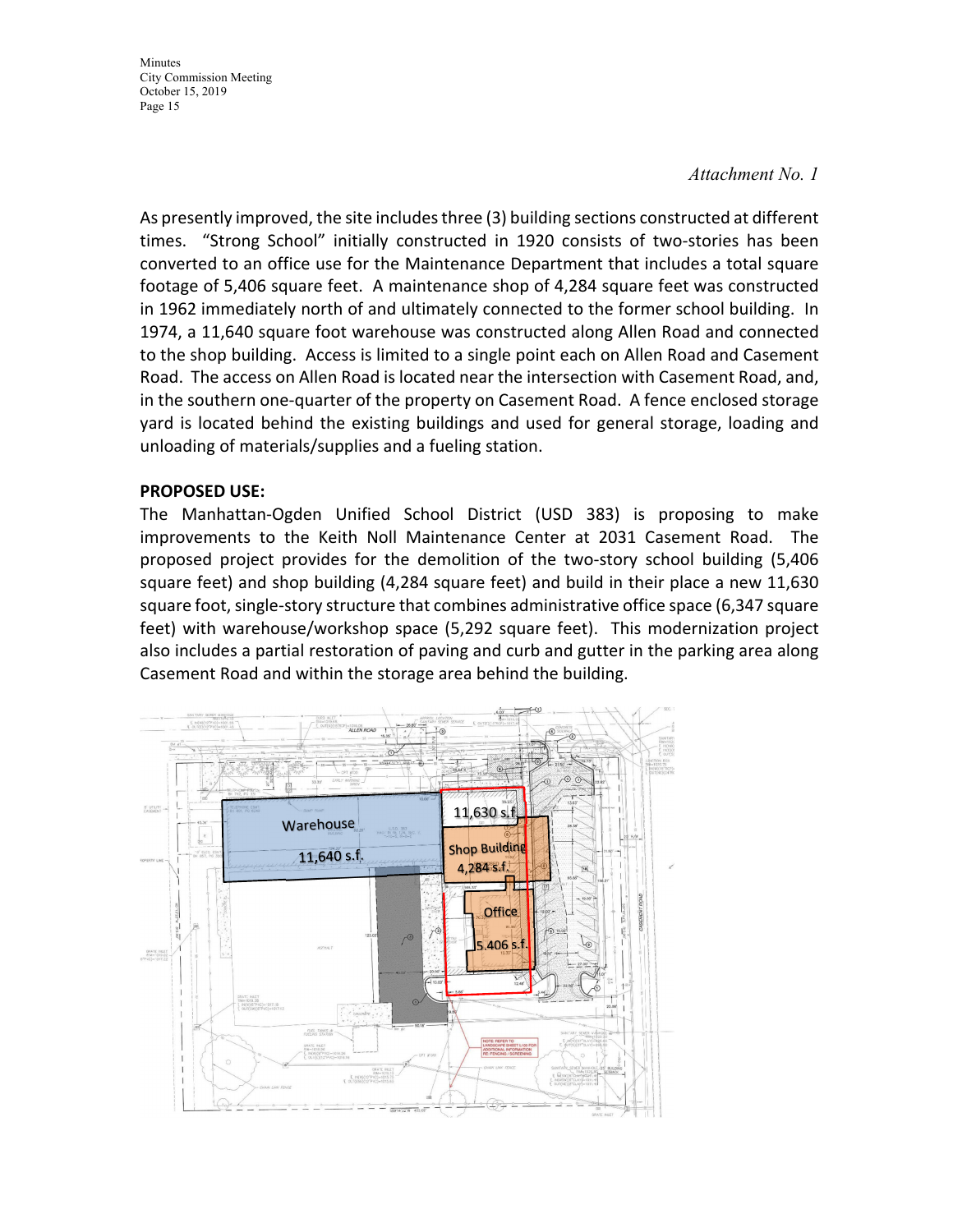*Attachment No. 1* 

### *Exterior Appearance*.

The new structure will be a one‐story, metal skin building that will be structurally attached to the existing 11,640 square foot warehouse building along Allen Road. The accompanying Exterior Elevations drawing (A201) supplied by the applicant indicates the metal façade will be of a light colored, light gray or off‐white with a medium blue accent color at window and door trim, gutters and downspouts. The exterior design will also include a three (3) foot metal panel wainscoting, of a complimentary medium gray color that will extend around the base of the new building.

## *Parking and Circulation.*

In conjunction with the partial repaving of the existing parking lot, the parking configuration and traffic flow will change. Currently, the parking lot along Casement Road consists of 24 perpendicular (90 degree) parking stalls accessible by a central drive aisle affording two‐way traffic between the access points on Allen Road and Casement Road. With the construction of the new building, the parking lot will be reconfigured with 60‐ degree angled parking facilitating a one‐way traffic flow with vehicles entering through the Allen Road access drive and exiting through the Casement Road access drive. The access drive on Casement Road will continue to be the point of access to the storage yard behind the building. The new parking lot design will increase the amount of on‐site parking from 24 to 35 spaces. If the off‐street parking requirements were applied to the interior spaces within the new combined buildings (i.e. business and professional office; and, warehouse, storage and wholesale establishments) a total of 29 parking spaces would be required.

## *Landscaping and Screening.*

In accordance with the Zoning Regulations, five percent (5%) of the parking area isrequired to be landscaped. The calculated area of parking and driveways is 11,480 square feet of which five percent (5%) is 574 square feet. In addition, one (1) tree of  $2\frac{1}{2}$  caliper shall be provided for each 5,000 square feet of parking area. Based on the size of the parking area, at least two (2) trees are required.

Based on the accompanying Landscape Plan (L100), the applicant proposes to install foundation plantings within a six (6) foot wide landscape strip along the east side of the new building; and, a four (4) foot wide landscape strip along its north side. The combined area of both landscape strips is 1,112 square feet. Plant material within the foundation planting areas include Karl Foerster Grass, Lil Diddy Viburnum, Shenandoah Switch Grass, Daylilly, Buckthorn, Prarie Dropseed and Daffodil, Gray Guardian Juniper, Siberian Iris, and, Brandywine Viburnum. Given their proximity to the parking lot, the proposed foundation plantings meet and exceed the amount of parking lot landscaping required. Two (2) Swamp White Oak trees are to be installed within the parking area, one (2) at the north drive entrance off of Allen Road, and one (1) at the southwest corner of the parking area.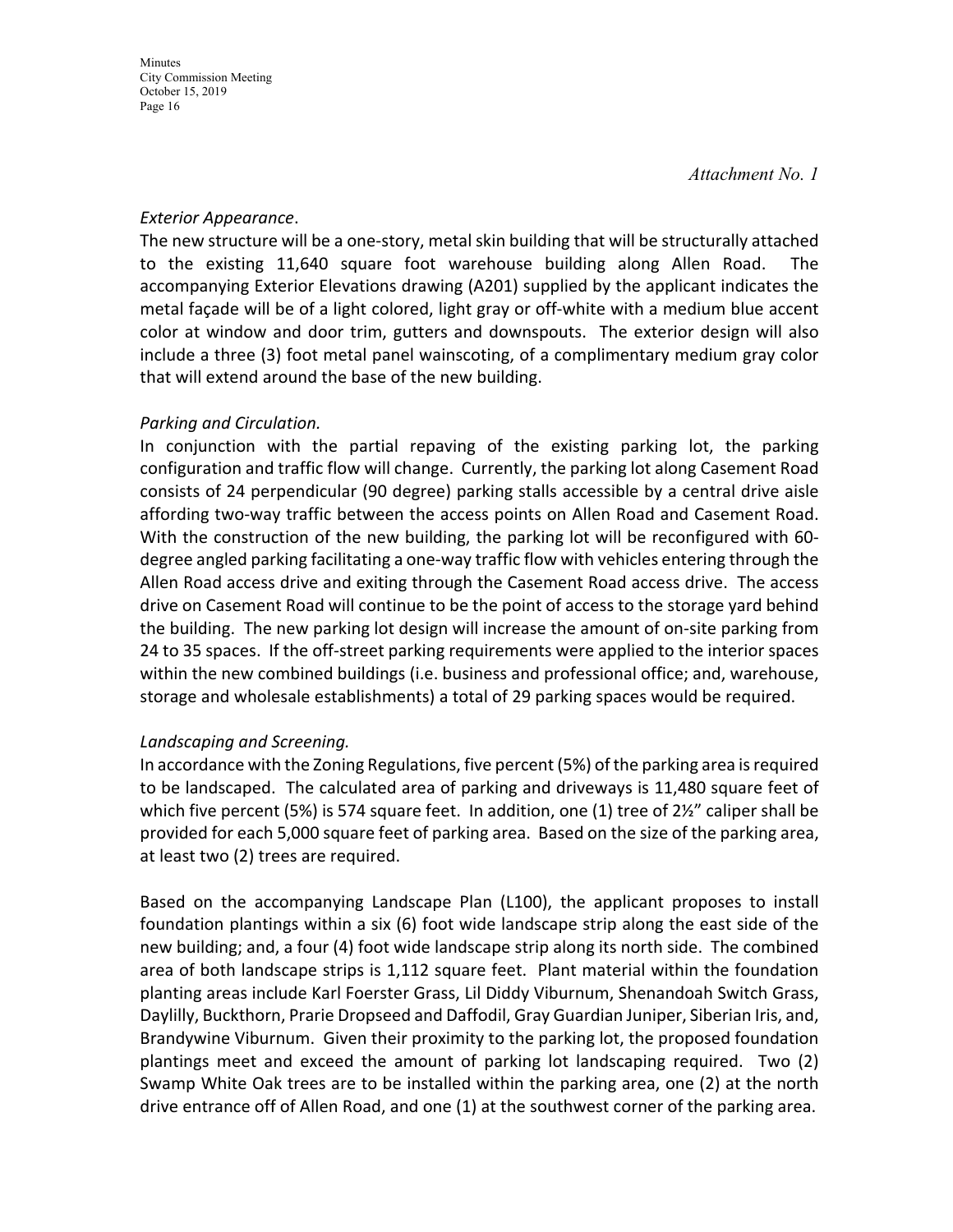#### *Attachment No. 1*

All motor vehicle loading berths for loading and unloading of materials which abut or are adjacent to a residential district shall be screened by sight obscuring screening of not less than six (6) feet nor more than eight (8) feet in height. The existing loading and storage yard to the rear of the building is enclosed by a six (6) to eight (8) foot tall chain‐link fence. To satisfy this requirement, the applicant proposes to install an eight (8) foot chain‐link privacy fence, gray color, installed over existing poles. In the attached letter from Mr. Jonathan Jay Holley dated September 3, 2019, he indicates the districts willingness to convert the existing fence to a privacy fence, however, due to budgetary reasons they would like to delay its installation until no later than December 31, 2021.

#### **PHYSICAL AND ENVIRONMENTAL CHARACTERISTICS:**

The site is a relatively flat corner lot with approximately 402‐feet of frontage along Allen Road to the north and 315‐feet of frontage on Casement Road to the east. The site has long been established as a maintenance center in conjunction with the USD 383 school district. The 2.85‐acre site is presently bounded by the Prairie Glen apartment complex (PUD), and, two (2), two‐family dwellings (R‐2) to the north; by the Countryside mobile home community (R‐5) to the east; and, single‐family residential development (R‐1) to the south and west.

**THE FOLLOWING SEVEN (7) FACTOR SHALL BE CONSIDERED WHEN BALANCING THE PUBLIC INTERESTS TO BE SERVED BY THE CONSTRUCTION OR EXPANSION OF THE UTILITY OR FACILITY, AS OPPOSED TO THE IMPACT UPON THE INTERESTS INTENDED TO BE PROTECTED BY THE ZONING REGULATIONS.**

- **1. THE NATURE AND SCOPE OF THE MUNICIPALITY OR STATE AGENCY:** USD 383 is the Manhattan‐Ogden Unified School District and is the public school system for the greater Manhattan and Ogden area. For the most recent 2018‐2019 school year, USD 383 had a reported 6,363 students enrolled in preK‐12 schools within the Cities of Manhattan and Ogden.
- **2. THE FUNCTION OF THE UTILITY OR FACILITY:** As noted, the USD 383 Maintenance Department housed at the Keith Noll Maintenance Center, provides district maintenance and custodial work to all school district facilities. As referenced on the USD 383 website, "the maintenance team [located at the maintenance center] work to keep building components and district equipment in functioning order to provide a safe comfortable place for students to learn." The fence enclosed area behind the building is used as a storage area for vehicles, equipment and supplies and is also the location of a fuel station. Large overhead door openings on the back side of the building afford the loading and unloading of supplies. Outside of staff operating from the center, the center is not a location that the general public visits or accesses.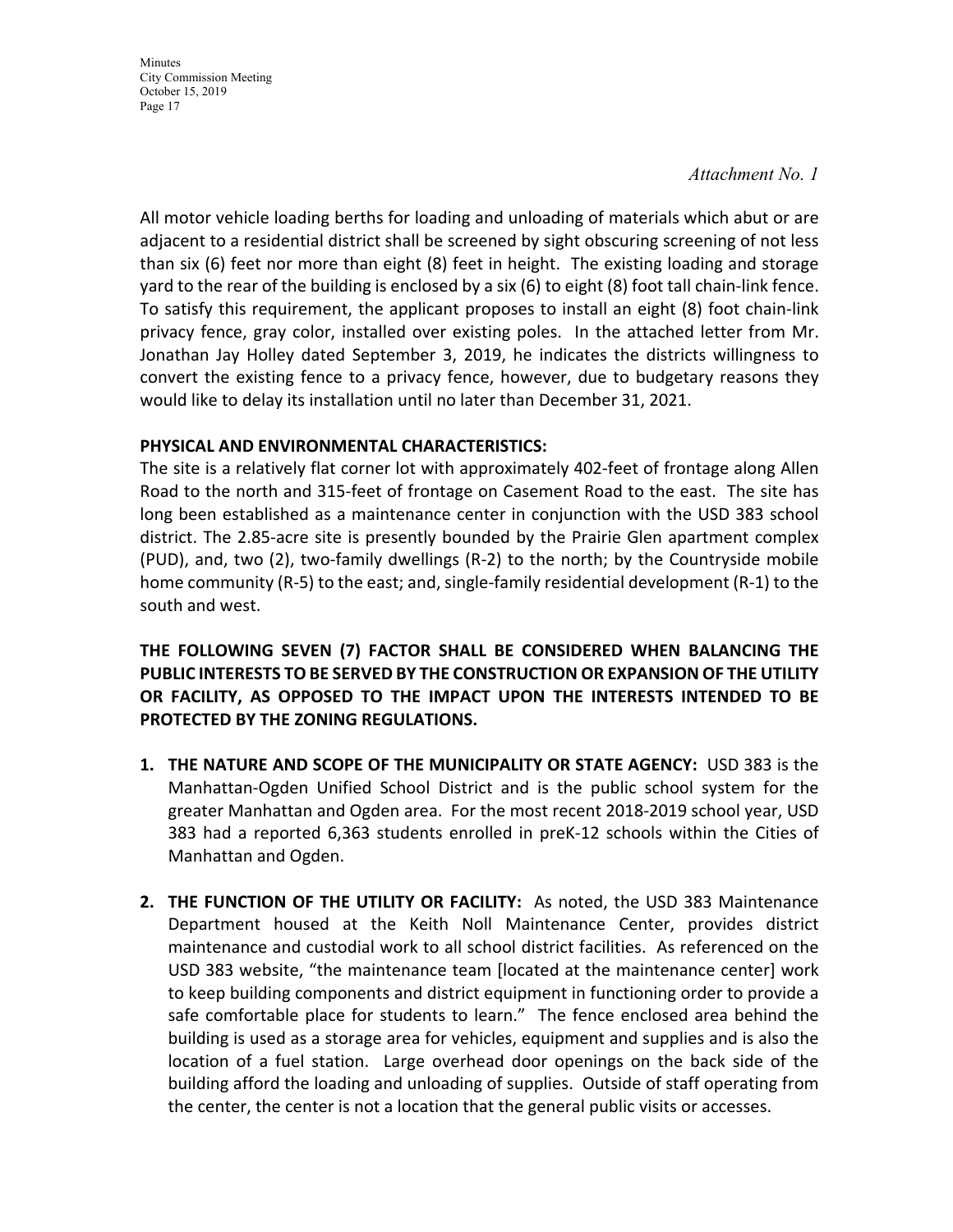*Attachment No. 1* 

- **3. THE EXTENT OF THE PUBLIC INTEREST TO BE SERVED BY THE UTILITY OR FACILITY:** The Keith Noll Maintenance Center is the sole maintenance facility for the Manhattan‐ Ogden USD 383 School District. As previously noted, the maintenance center supports and maintains approximately 1.3 million square feet of building spaces and just under 300 acres of grounds at the School District's 21 locations. Maintaining the functionality of this center is essential to the operations of the School District. The proposed improvements are sought to modernize the maintenance center and make it more efficient and cost effective.
- **4. THE EFFECT THAT REGULATION OF THE CONSTRUCTION, OR EXPANSION, EITHER BY THE IMPOSITION OF REQUIREMENTS NECESSARY TO MITIGATE IMPACTS OR BY A COMPLETE DENIAL, WILL HAVE UPON THE MUNICIPALITY'S, OR STATE AGENCY'S, ABILITY TO EFFICIENTLY, ECONOMICALLY AND PRUDENTLY MEET THE PUBLIC INTERESTS THEY ARE SERVING:** The maintenance center and its operation is not currently listed as a permitted or conditional use in the R‐1 District as presently zoned. To accommodate the proposed building improvement, it will be necessary for the School District to go through the Municipal Facility Review process. The change sought will replace two (2) aging, two-story structures with a new single-story metal skin building. The proposed building will present a lower profile on Casement Road to which it fronts and present a clean, updated exterior appearance. With an overall length of 165‐feet along Casement Road, it would be preferable the front building façade incorporate other textural and color elements to break up the massing of the building wall. By contrast, however, the proposed building improvement will stand as a greater aesthetic benefit to the neighborhood compared to the two (2) existing structures to be replaced.

The applicant intends to install foundation plantings along the north and east sides of the proposed building addition that will more than satisfy the minimum parking lot landscaping requirements. This includes the planting of two (2) Oak trees, one at both ends of the parking lot.

The principal area of compromise with this proposal is with regard to screening the outdoor storage yard to the rear of the building in relation to neighboring residential properties. The School District requests to delay installation of screen fencing until December 2021 for budgetary reasons. In light of other improvements to be made to the property and for the length of time this facility has been in operation, City Administration believes this to be a reasonable request and would support a delay to installation of the screening fencing to no later than December 31, 2021.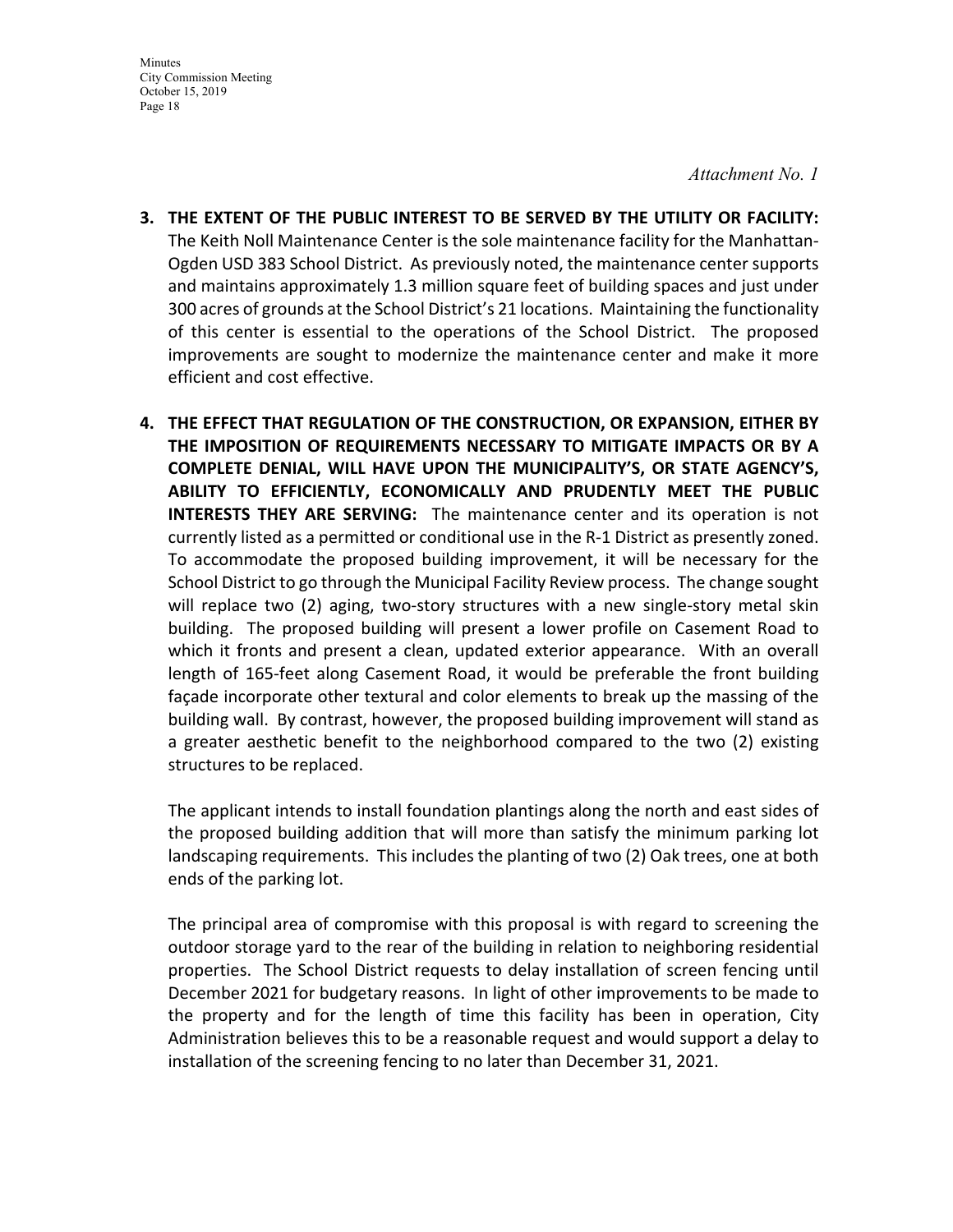*Attachment No. 1* 

- **5. THE IMPACT THAT CONSTRUCTION OR EXPANSION OF THE UTILITY OR FACILITY WILL HAVE UPON THE LEGITIMATE INTERESTS OF THAT PORTION OF THE COMMUNITY IN WHICH IT IS PROPOSED TO BE LOCATED:** The principal change to the property sought with the Municipal Facility Review is the replacement of two (2) aging two-story structures with a new single‐story structure. On‐site operations will not change as a result of the proposed construction. The subject property has a long‐standing history within the neighborhood as a maintenance facility in conjunction with the School District. It is not anticipated that proposed improvements will have any greater material impact on neighboring residential properties than the existing facility. Not only will a cleaner, metal skin building replace two (2) aging structures, but, the rear storage yard area that abuts residential property will ultimately be screened in the process.
- **6. IF THE OWNER OF THE UTILITY OR FACILITY IS THE CITY OF MANHATTAN, AND IF THE FACILITY OR UTILITY IS OF A TYPE EMBRACED WITHIN THE COMPREHENSIVE PLAN, WHETHER OR NOT IT IS IN CONFORMITY WITH THAT PLAN:** The City of Manhattan is not the owner of the proposed facility asthe subjectsite is owned by the Unified School District 383. The Future Land Use Map shows the area encompassing site as predominantly Residential Low/Medium Density land uses except for the existing Prairie Glen apartment complex to the north and Countryside mobile park to the east that share the Residential Medium/High Density land use designation. As a long established municipal facility, the subject property is designated Public/Semi Public land use. The primary uses anticipated by this land use designation include schools, government offices, community centers, fire stations, airports, libraries, hospitals, cemeteries, churches and other places of worship. Also includes facilities needed for essential public services such as electrical substations, water and wastewater facilities, and other similar uses. The Public/Semi Public land use designation recognizes the subject property's long standing relationship with the community as a maintenance center for the USD 383 School District.
- **7. OTHER FACTORS AS THE PLANNING BOARD DEEMS APPROPRIATE AND RELEVANT:** In addition to the factors addressed above, the Manhattan Urban Area Planning Board may consider any other factors which it deems appropriate and relevant in its consideration regarding the proposed improvements to the Keith Noll Maintenance Center. City Administration finds the applicant has adequately demonstrated the need to modernize the existing maintenance center with the demolition and replacement of two (2) existing structures with a proposed 11,630 square foot addition to the existing warehouse structure extending along Allen Road. The proposed building is seen as an aesthetic improvement to the property and not anticipated to have any greater effect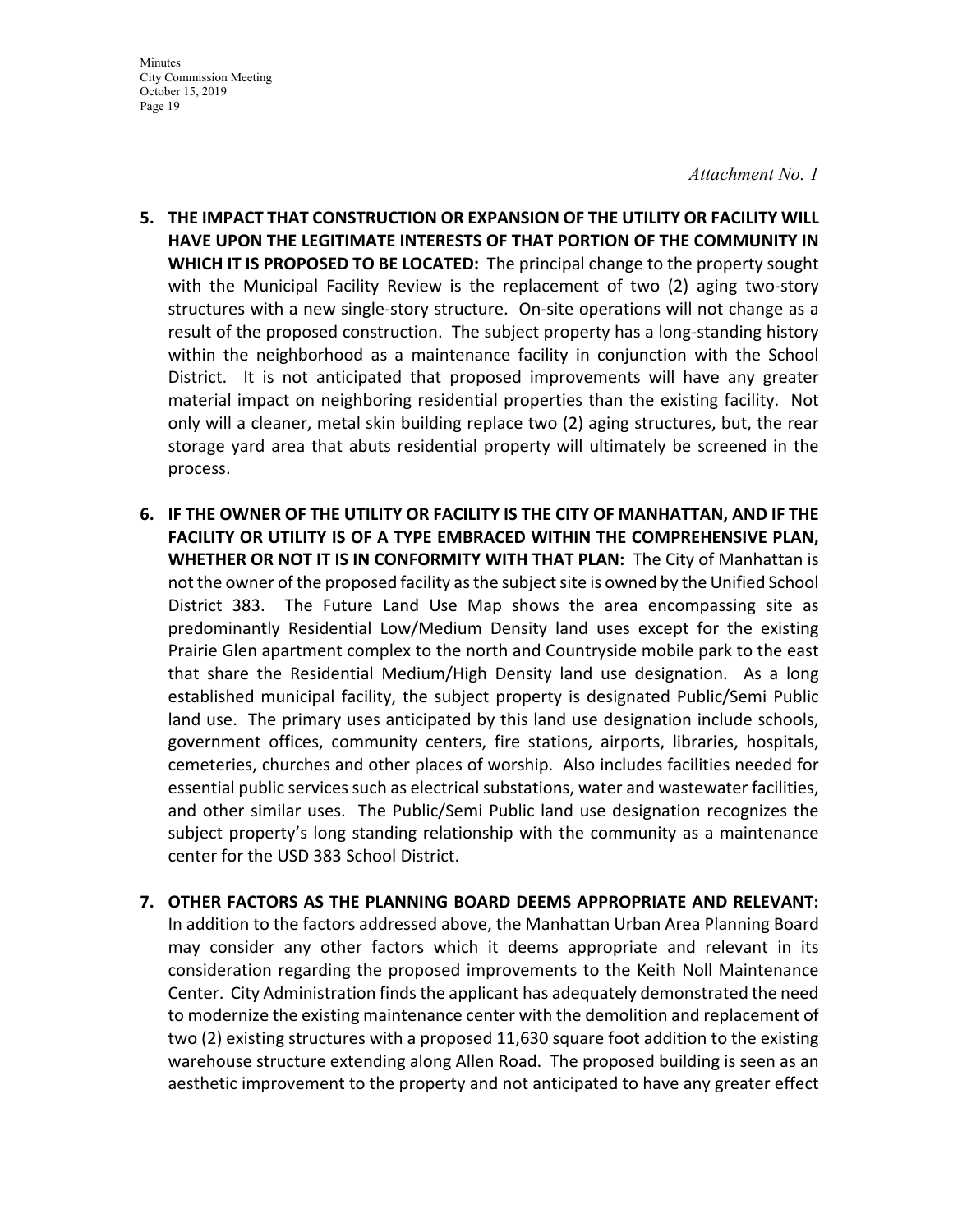#### *Attachment No. 1*

on neighboring residential property than the existing facility. Features not currently provided include the addition of landscaping, installation of two (2) parking lot trees, the addition of a landscaped 10‐foot square concrete patio with picnic table for the community to use at the Allen Road drive entrance, and, the installation of a screen fence for the first time to encompass the outdoor storage area in behind the buildings. The addition of a screen fencing over the existing chain‐link fence will provide a buffer to adjoining residential properties to the south and west.

**STAFF RECOMMENDATION:** City Administration recommends approval of the proposed Keith Noll Maintenance Center improvements with the following conditions of approval:

- 1. The Subject property shall be used and improved in accordance with the plans and materials submitted by the applicant:
- 2. Landscaping shall be installed and maintained as shown on the landscape plan.
- 3. Exterior lighting shall be installed as referenced on the submitted plans and in accordance with the lighting cut sheet specifications.
- 4. An eight foot tall chain‐link fence with screening slats shall be provided around the perimeter of the rear parking, storage, loading area, by December 31, 2021, if not before.

*The Planning Board shall not recommend approval of the request unless it determines, by a preponderance of the evidence, that the public interests to be served by the construction or expansion of the utility or facility outweigh any impact upon legitimate community interests, as such impact is mitigated by any requirements of the Planning Board.*

*If the Planning Board recommends approval, they shall also recommend any requirements or conditions they deem necessary to mitigate impacts caused by such use. Such requirements or conditions may include, but are not limited to, any bulk, or other requirements, which would have otherwise been applicable within the zoning district in which the proposed use is to be placed.*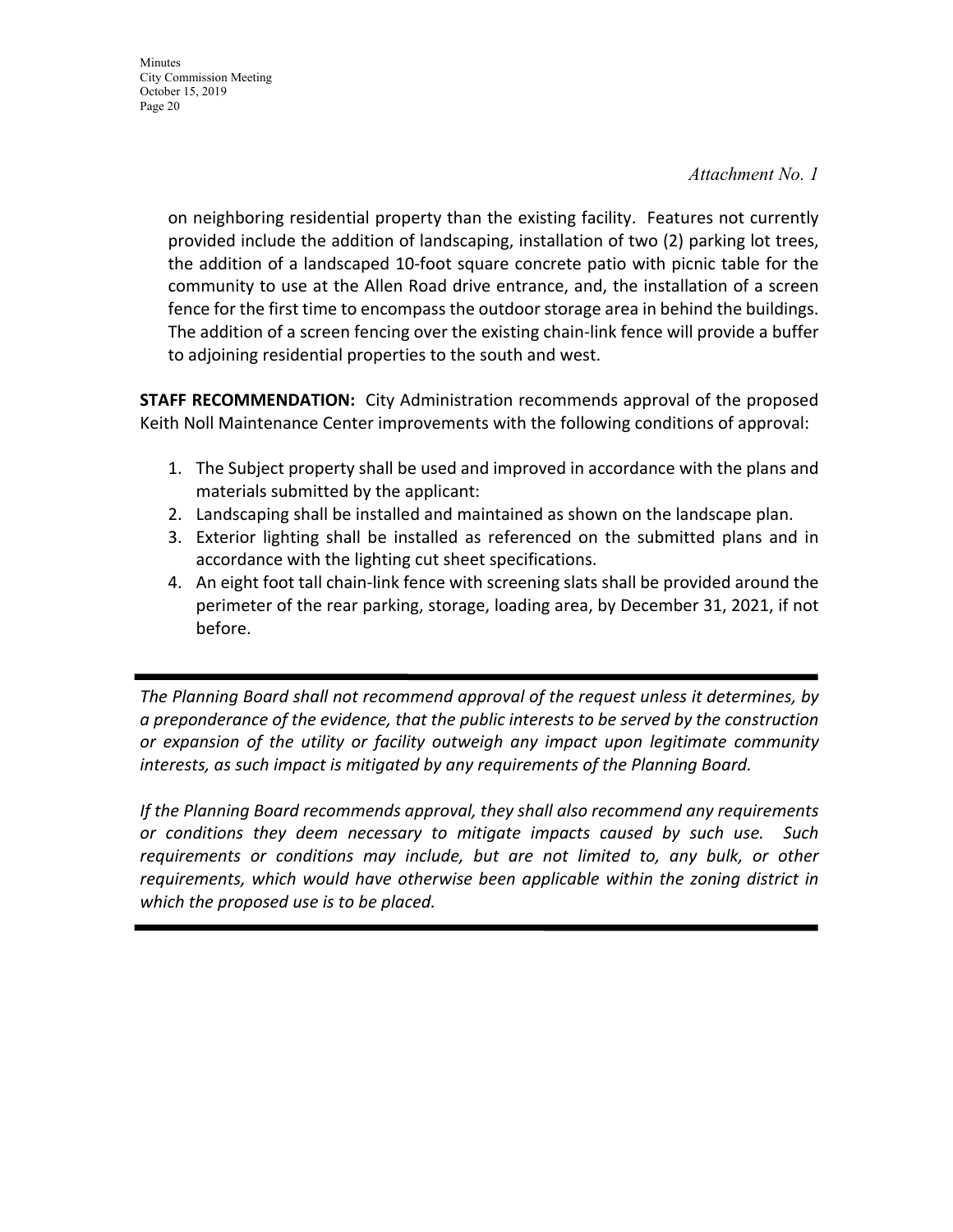*Attachment No. 1* 

## **ALTERNATIVES**

It appears the Planning Board has the following alternatives concerning the issue at hand. The Board may:

- 1. Hold a public hearing on the proposal and, following the hearing, recommend approval of the proposed improvements, based on the findings in the staff report, with the three (3) conditions of approval recommended by City Administration.
- 2. Hold a public hearing on the proposal and, following the hearing, recommend denial of the proposed improvements for specifically stated reasons.
- 3. Hold a public hearing on the proposal and, following the hearing, modify the site plan and/or conditions of approval, to meet the needs as perceived by the Planning Board, and establish such conditions, if any, as deemed necessary to mitigate any impacts created by the proposed parking lot.
- 4. Table the public hearing on the proposed improvements, forspecifically stated reasons and provide further direction to City Administration.

## **RECOMMENDATION**

City Administration recommends that the Planning Board:

- 1. Hold a public hearing on the proposed improvements to the Keith Noll Maintenance Center;
- 2. Determine by a preponderance of the evidence, that the public interests to be served by the proposed improvements, outweigh the impacts upon the legitimate community interests, as mitigated by requirements of the Planning Board; and,
- 3. Recommend approval of the proposed improvements, with the three (3) conditions of approval recommended by City Administration. This recommendation is based on the findings in the Staff Report.